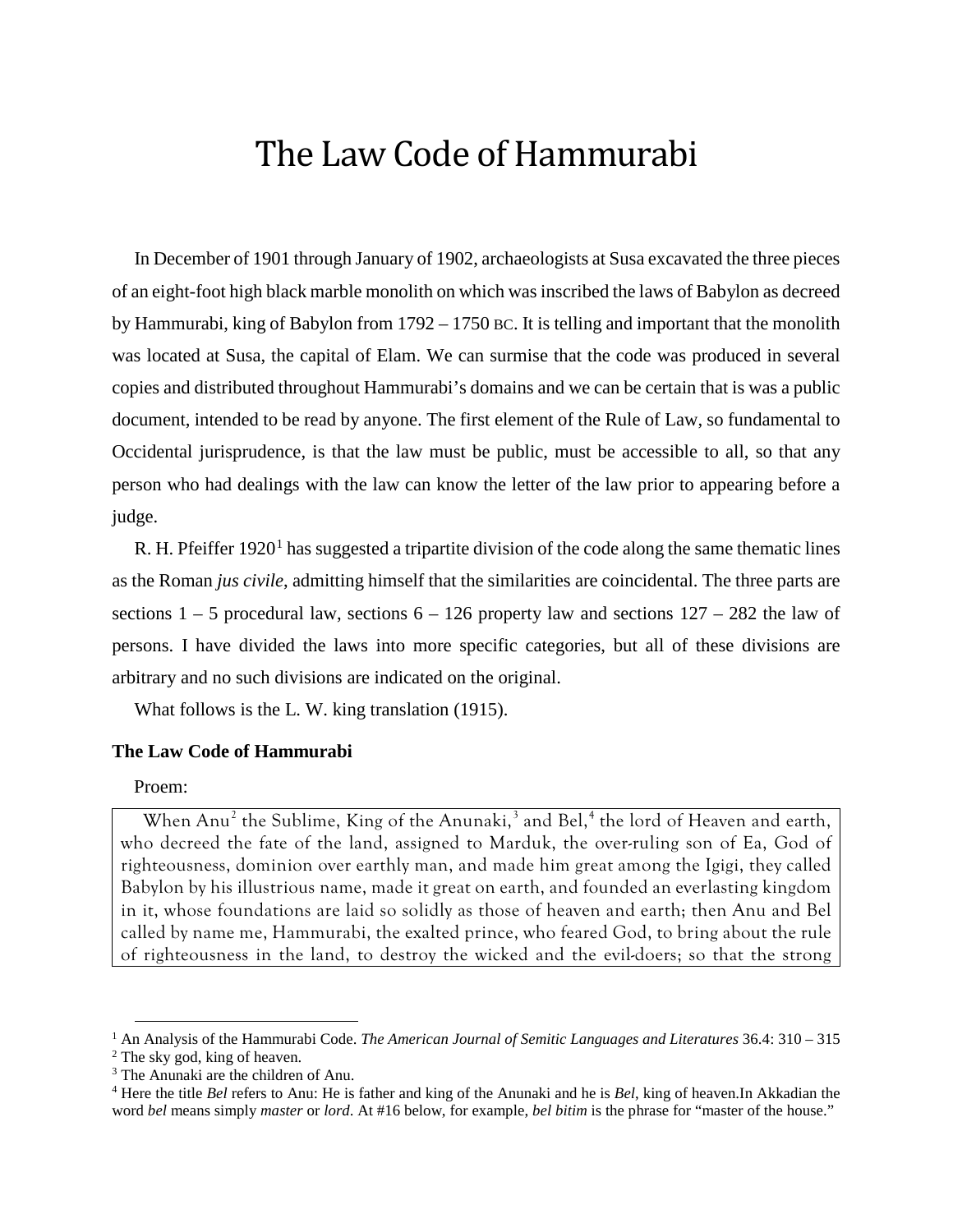should not harm the weak; so that I should rule over the black-headed people like Shamash, and enlighten the land, to further the well-being of mankind.

Hammurabi, the prince, called of Bel am I, making riches and increase, enriching Nippur and Dur-ilu beyond compare, sublime patron of E-kur; who re-established Eridu and purified the worship of E-apsu; who conquered the four quarters of the world, made great the name of Babylon, rejoiced the heart of Marduk, his lord who daily pays his devotions in Saggil; the royal scion whom Sin made; who enriched Ur; the humble, the reverent, who brings wealth to Gish-shir-gal; the white king, heard of Shamash, the mighty, who again laid the foundations of Sippara; who clothed the gravestones of Malkat with green; who made Ebabbar great, which is like the heavens, the warrior who guarded Larsa and renewed Ebabbar, with Shamash as his helper; the lord who granted new life to Uruk, who brought plenteous water to its inhabitants, raised the head of E-anna, and perfected the beauty of Anu and Nana; shield of the land, who reunited the scattered inhabitants of Isin; who richly endowed E-gal-mach; the protecting king of the city, brother of the god Zamama; who firmly founded the farms of Kish, crowned E-me-te-ursag with glory, redoubled the great holy treasures of Nana, managed the temple of Harsag-kalama; the grave of the enemy, whose help brought about the victory; who increased the power of Cuthah; made all glorious in Eshidlam, the black steer, who gored the enemy; beloved of the god Nebo, who rejoiced the inhabitants of Borsippa, the Sublime; who is indefatigable for E-zida; the divine king of the city; the White, Wise; who broadened the fields of Dilbat, who heaped up the harvests for Urash; the Mighty, the lord to whom come scepter and crown, with which he clothes himself; the Elect of Ma-ma; who fixed the temple bounds of Kesh, who made rich the holy feasts of Nin-tu; the provident, solicitous, who provided food and drink for Lagash and Girsu, who provided large sacrificial offerings for the temple of Ningirsu; who captured the enemy, the Elect of the oracle who fulfilled the prediction of Hallab, who rejoiced the heart of Anunit; the pure prince, whose prayer is accepted by Adad; who satisfied the heart of Adad, the warrior, in Karkar, who restored the vessels for worship in E-ud-gal-gal; the king who granted life to the city of Adab; the guide of E-mach; the princely king of the city, the irresistible warrior, who granted life to the inhabitants of Mashkanshabri, and brought abundance to the temple of Shidlam; the White, Potent, who penetrated the secret cave of the bandits, saved the inhabitants of Malka from misfortune, and fixed their home fast in wealth; who established pure sacrificial gifts for Ea and Dam-gal-nun-na, who made his kingdom everlastingly great; the princely king of the city, who subjected the districts on the Ud-kib-nun-na Canal to the sway of Dagon, his Creator; who spared the inhabitants of Mera and Tutul; the sublime prince, who makes the face of Ninni shine; who presents holy meals to the divinity of Nin-a-zu, who cared for its inhabitants in their need, provided a portion for them in Babylon in peace; the shepherd of the oppressed and of the slaves; whose deeds find favor before Anunit, who provided for Anunit in the temple of Dumash in the suburb of Agade; who recognizes the right, who rules by law; who gave back to the city of Ashur its protecting god; who let the name of Ishtar of Nineveh remain in E-mish-mish; the Sublime, who humbles himself before the great gods; successor of Sumula-il; the mighty son of Sinmuballit; the royal scion of Eternity; the mighty monarch, the sun of Babylon, whose rays shed light over the land of Sumer and Akkad; the king, obeyed by the four quarters of the world; Beloved of Ninni, am I.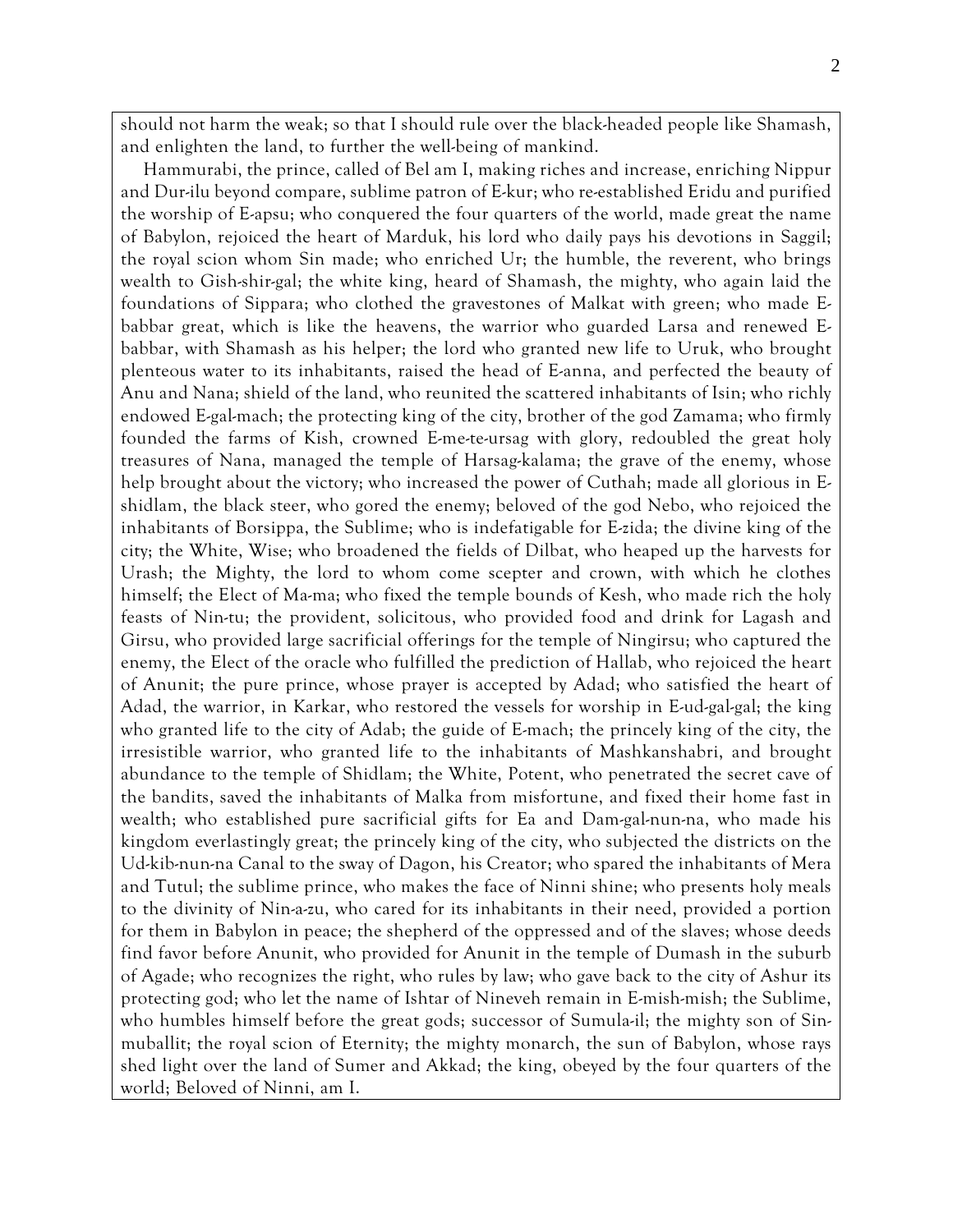When Marduk sent me to rule over men, to give the protection of right to the land, I did right and righteousness in . . . , and brought about the well-being of the oppressed.

Procedural Law,  $1 - 5$ :

1. If anyone ensnares another, putting a ban upon him, but he cannot prove it, then he that ensnared him shall be put to death.<sup>[5](#page-2-0)</sup>

2. If anyone brings an accusation against a man, and the accused goes to the river and leaps into the river, if he sinks in the river his accuser shall take possession of his house. But if the river proves that the accused is not guilty, and he escapes unhurt, then he who had brought the accusation shall be put to death, while he who leaped into the river shall take possession of the house that had belonged to his accuser.<sup>[6](#page-2-1)</sup>

3. If anyone brings an accusation of any crime before the elders, and does not prove what he has charged, he shall, if it be a capital offense charged, be put to death.

4. If he satisfies the elders to impose a fine of grain or money, he shall receive the fine that the action produces.

5. If a judge tries a case, reaches a decision, and presents his judgment in writing; if later error shall appear in his decision, and it be through his own fault, then he shall pay twelve times the fine set by him in the case, and he shall be publicly removed from the judge's bench, and never again shall he sit there to render judgement.<sup>[7](#page-2-2)</sup>

#### Concerning Theft,  $6 - 25$ :

 $\overline{a}$ 

6. If anyone steals the property of a temple or of the court, he shall be put to death, and also the one who receives the stolen thing from him shall be put to death.

7. If anyone buys from the son or the slave of another man, without witnesses or a contract, silver or gold, a male or female slave, an ox or a sheep, an ass or anything, or if he takes it in charge, he is considered a thief and shall be put to death.

8. If anyone steals cattle or sheep, or an ass, or a pig or a goat, if it belongs to a god or to the court, the thief shall pay thirty times the value; if they belonged to a freed man of the king he shall pay ten times the value; if the thief has nothing with which to pay he shall be put to death.

9. If anyone loses an article, and finds it in the possession of another: if the person in whose possession the thing is found says "A merchant sold it to me, I paid for it before witnesses," and if the owner of the thing says, "I will bring witnesses who know it to be my property," then shall the purchaser bring the merchant who sold it to him, and the witnesses before whom he bought it, and the owner shall bring witnesses who can identify his property. The judge shall examine their testimony - both of the witnesses before whom the price was

<span id="page-2-0"></span><sup>5</sup> In this case, the word *ban* means to place someone outside the law – to declare that person a criminal. This is similar to modern laws against unlawful confinement or unlawful arrest.

<span id="page-2-1"></span><sup>6</sup> The pratcie pre-dates Hammurabi by at least two centuries. The Sumerian law code of Ur-Nammu also indicated a trial by water: "If a man [accused (?)] another man of witchcraft (?), (and) he (the accused) was brought to the river of judgement by ordeal (and) the river of judgement by ordeal declared him innocent (?), the man who had been brought………. (lines 270-310(?)" (Kramer 1954, 48). The Trial by Ordeal, specifically the Trial by Water, was still in use in Europe into the  $19<sup>th</sup>$  century. The variation was that a woman accused of witchcraft was thrown into the river; if she floated she was condemned as a witch, if she drowned she was deemed innocent.

<span id="page-2-2"></span><sup>7</sup> The accountability of public officials was a standard in ancient law. Athenian law had similar provisions.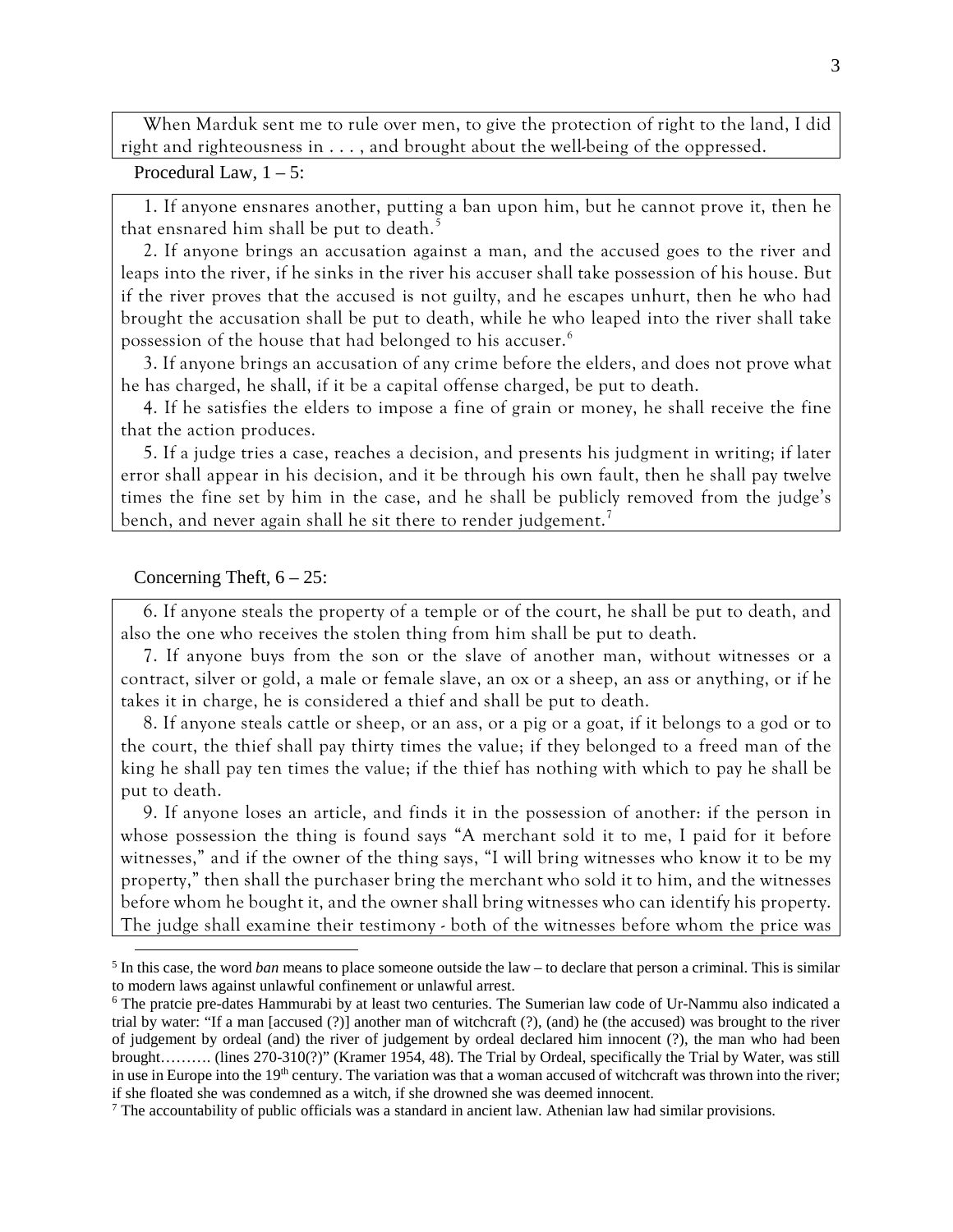paid, and of the witnesses who identify the lost article on oath. If the merchant is then proved to be a thief he shall be put to death. The owner of the lost article receives his property, and he who bought it receives the money he paid from the estate of the merchant.

10. If the purchaser does not bring the merchant and the witnesses before whom he bought the article, but its owner brings witnesses who identify it, then the buyer is the thief and shall be put to death, and the owner receives the lost article.

11. If the owner does not bring witnesses to identify the lost article, he is an evil-doer, he is guilty of defamation, and shall be put to death.

12. If the witnesses are not available, then the judge shall set a limit, at the expiration of six months. If his witnesses have not appeared within the six months, he is an evil-doer, and shall bear the fine of the pending case.

14.<sup>[8](#page-3-0)</sup> If anyone steal the minor son of another, he shall be put to death.

15. If anyone takes a male or female slave of the court, or a male or female slave of a freed man, outside the city gates, he shall be put to death.

16. If anyone receives into his house a runaway male or female slave of the court, or of a freedman, and does not bring it out at the public proclamation of the court official<sup>[9](#page-3-1)</sup>, the master of the house shall be put to death.

17. If anyone finds a runaway male or female slaves in the open country and brings them to their master, the master of the slaves shall pay him two shekels of silver.

18. If the slave will not give the name of the master, the finder shall bring him to the palace; a further investigation must follow, and the slave shall be returned to his master.

19. If he holds the slaves in his house, and they are caught there, he shall be put to death.

20. If the slave that he caught runs away from him, then shall he swear to the owners of the slave, and he is free of all blame.

21. If anyone breaks a hole into a house (breaks in to steal), he shall be put to death before that hole and be buried.

22. If anyone is committing a robbery and is caught, then he shall be put to death.

23. If the robber is not caught, then shall he who was robbed claim under oath the amount of his loss; then shall the community, and . . . on whose ground and territory and in whose domain it was compensate him for the goods stolen.<sup>[10](#page-3-2)</sup>

24. If persons are stolen,<sup>[11](#page-3-3)</sup> then shall the community and  $\ldots$  pay one mina of silver to their relatives.

25. If fire breaks out in a house, and someone who comes to put it out casts his eye upon the property of the owner of the house, and takes the property of the master of the house, he shall be thrown into that self-same fire.

In Service to the King,  $26 - 33$ :

 $\overline{a}$ 

26. If a chieftain or a man (common soldier), who has been ordered to go upon the king's highway for war does not go, but hires a mercenary, if he withholds the compensation, then

<span id="page-3-0"></span><sup>&</sup>lt;sup>8</sup> There is no 13<sup>th</sup> law, that number beint unluky and a harbinger of evil.

<span id="page-3-1"></span><sup>9</sup> King has "major domus" here and other translations offer various terms, but the original is indefinite.

 $10$  In the absence of anything like insurance companies, the community indemnifies its own members.

<span id="page-3-3"></span><span id="page-3-2"></span><sup>&</sup>lt;sup>11</sup> That is to say, "if a person's life has been taken..."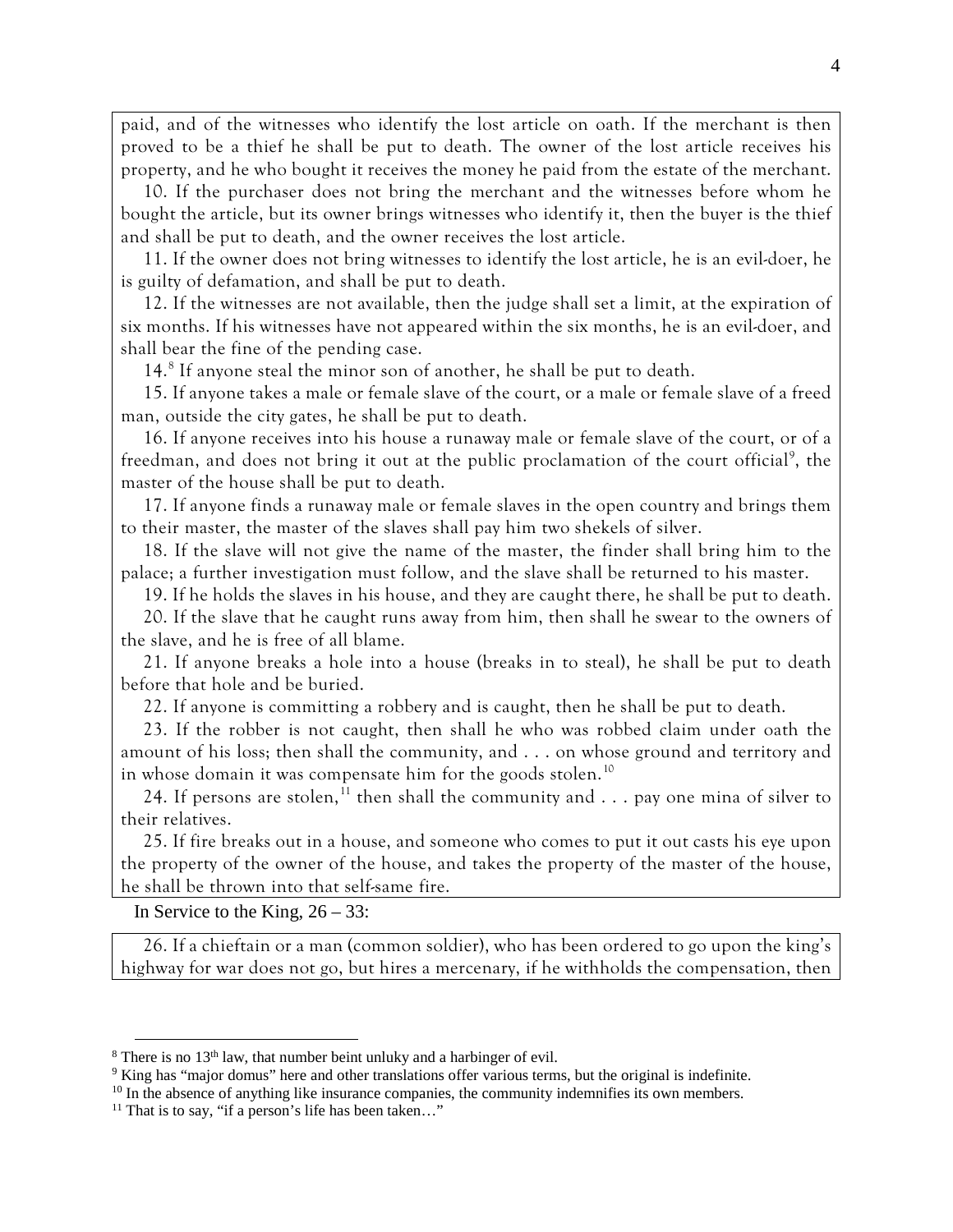shall this officer or man be put to death, and he who represented him shall take possession of his house.<sup>[12](#page-4-0)</sup>

27. If a chieftain or man be caught in the misfortune of the king (captured in battle), and if his fields and garden are given to another and that person takes possession, if the original owner returns and reaches his place, his field and garden shall be returned to him, he shall take it over again.

28. If a chieftain or a man is caught in the misfortune of a king, if his son is able to enter into possession, then the field and garden shall be given to him, he shall take over the fee of his father.

29. If his son is still young, and cannot take possession, a third of the field and garden shall be given to his mother, and she shall bring him up.

30. If a chieftain or a man leaves his house, garden and field and hires it out, and someone else takes possession of his house, garden and field and uses it for three years: if the first owner returns and claims his house, garden and field, it shall not be given to him, but he who has taken possession of it and used it shall continue to use it.<sup>[13](#page-4-1)</sup>

31. If he hires it out for one year and then returns, the house, garden and field shall be given back to him, and he shall take it over again.

32. If a chieftain or a man is captured on the "Way of the King" (in war), and a merchant buys him free, and brings him back to his place; if he has the means in his house to buy his freedom, he shall buy himself free: if he has nothing in his house with which to buy himself free, he shall be bought free by the temple of his community; if there be nothing in the temple with which to buy him free, the court shall buy his freedom. His field, garden and house shall not be given for the purchase of his freedom.<sup>[14](#page-4-2)</sup>

33. If a . . . or a . . . enters himself as withdrawn from the "Way of the King," and sends a mercenary as substitute, but withdraws him, then the . . . or . . . shall be put to death.

## [There is a large lacuna here]

Concerning Land,  $34 - 65$ :

 $\overline{a}$ 

34. If  $a \dots$  or  $a \dots$  harms the property of a captain, injures the captain, or takes away from the captain a gift presented to him by the king, then the . . . or . . . shall be put to death.

35. If anyone buys the cattle or sheep which the king has given to chieftains from him, he loses his money.

<span id="page-4-0"></span> $12$  Every male citizen had the obligation to serve the king in times of war, but it was not uncommon for a man to hire a mercenary to take his place.

<span id="page-4-1"></span><sup>&</sup>lt;sup>13</sup> This is the concept of Squatter's Rights, or Adverse Possession, and is the origin of the phrase, 'possession is nine tenths of the law.' See #44 below.

<span id="page-4-2"></span><sup>&</sup>lt;sup>14</sup> A clever innovation: Soldiers who were taken captive in war were usually and quickly sold to the slave traders who followed the army. Wealthy families could then buy their relatives back. Men from poor families would normally be taken to the slave marekets as sold. By this law, these slave traders could return the soldiers to their homes and be compensated – perhaps even with some profit.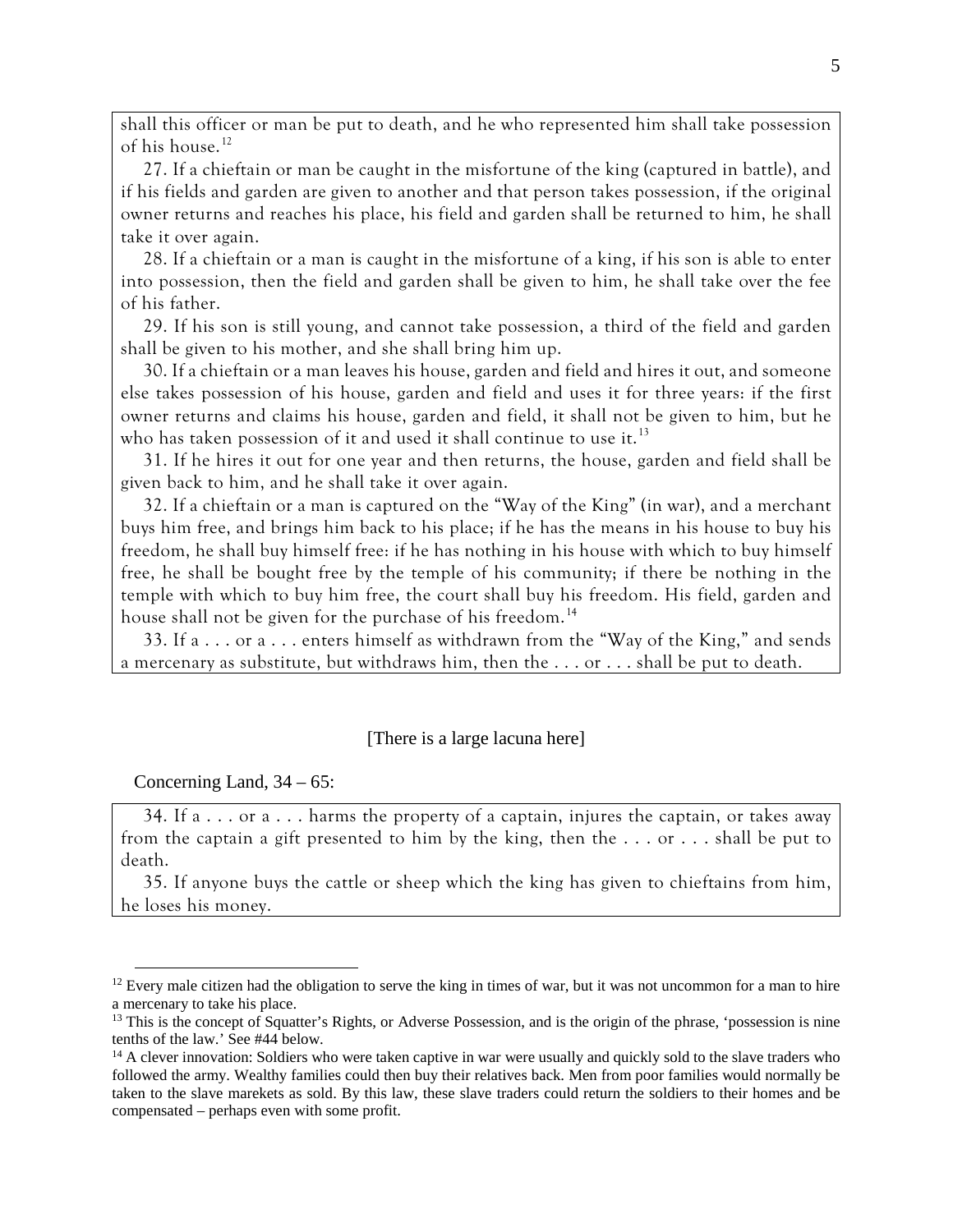36. The field, garden and house of a chieftain, of a man, or of one subject to quit-rent, cannot be sold.<sup>[15](#page-5-0)</sup>

37. If anyone buys the field, garden, and house of a chieftain, man, or one subject to quitrent, his contract tablet of sale shall be broken (declared invalid) and he loses his money. The field, garden and house return to their owners.

38. A chieftain, man, or one subject to quit-rent cannot assign his tenure of field, house and garden to his wife or daughter, nor can he assign it for a debt.

39. He may, however, assign a field, garden, or house which he has bought, and holds as property, to his wife or daughter or give it for debt.

40. He may sell field, garden, and house to a merchant (royal agents) or to any other public official, the buyer holding field, house and garden for its usufruct.<sup>[16](#page-5-1)</sup>

41. If anyone fences in the field, garden and house of a chieftain, man, or one subject to quit-rent, and supplies the materials for the fence; if the chieftain, man, or one subject to quit-rent returns to field, garden, and house, the materials which were used to build the fence become his property.[17](#page-5-2)

42. If anyone takes over a field to till it, and obtains no harvest therefrom, it must be proved that he did no work on the field, and he must deliver grain, just as his neighbor raised, to the owner of the field.<sup>[18](#page-5-3)</sup>

43. If he does not till the field, but lets it lie fallow, he shall give grain like his neighbor's to the owner of the field, and the field which he let lie fallow he must plow and sow and return to its owner.

44. If anyone takes over a waste-lying field to make it arable, but is lazy, and does not make it arable, he shall plow the fallow field in the fourth year, harrow it and till it, and give it back to its owner, and for each ten *gan*[19](#page-5-4) ten *gur* [20](#page-5-5) of grain shall be paid.[21](#page-5-6)

45. If a man rents his field for tillage for a fixed rental, and receives the rent of his field, but bad weather comes and destroys the harvest, the injury falls upon the tiller of the soil.

46. If he does not receive a fixed rental for his field, but lets it on half or third shares of the harvest, the grain on the field shall be divided proportionately between the tiller and the owner.

47. If the tiller, because he did not succeed in the first year, has had the soil tilled by others, the owner may raise no objection; the field has been cultivated and he receives the harvest according to agreement.

48. If anyone owes a debt for a loan, and a storm prostrates the grain, or the harvest fails, or the grain does not grow for lack of water; in that year he need not give his creditor any grain, he washes his debt-tablet in water and pays no rent for this year.

<span id="page-5-0"></span><sup>&</sup>lt;sup>15</sup> *Quit-rent* is a payment in lieu of required services. So, for example, if a farmer has paid the king cash in lieu of military service, that farmer is not permitted to sell his land.

<span id="page-5-1"></span><sup>&</sup>lt;sup>16</sup> Usufruct is the right to use and enjoy the produce of property without actually owning the property. It includes the stipulation that the property cannot be altered or damaged in any way.

<span id="page-5-2"></span> $17$  That is to say that if a tenant pays for the construction of a fence on land he is renting, the fence becomes the property of the owner, not the renter.

<span id="page-5-3"></span> $18$  Farmers often rent out their fields to others in exchange for a share of the harvest (see 46 below). Entering such an arrangement and then refusing to work the land would cost the tenant nothing but would harm the owner.

<span id="page-5-4"></span><sup>&</sup>lt;sup>19</sup> A measure of area.

<span id="page-5-5"></span><sup>&</sup>lt;sup>20</sup> A *gur* is a measurement of volume equivalent to the amount an ass can carry.

<span id="page-5-6"></span><sup>&</sup>lt;sup>21</sup> See #30 above: possession of the land for three years does not constitute ownership if the land has not been worked.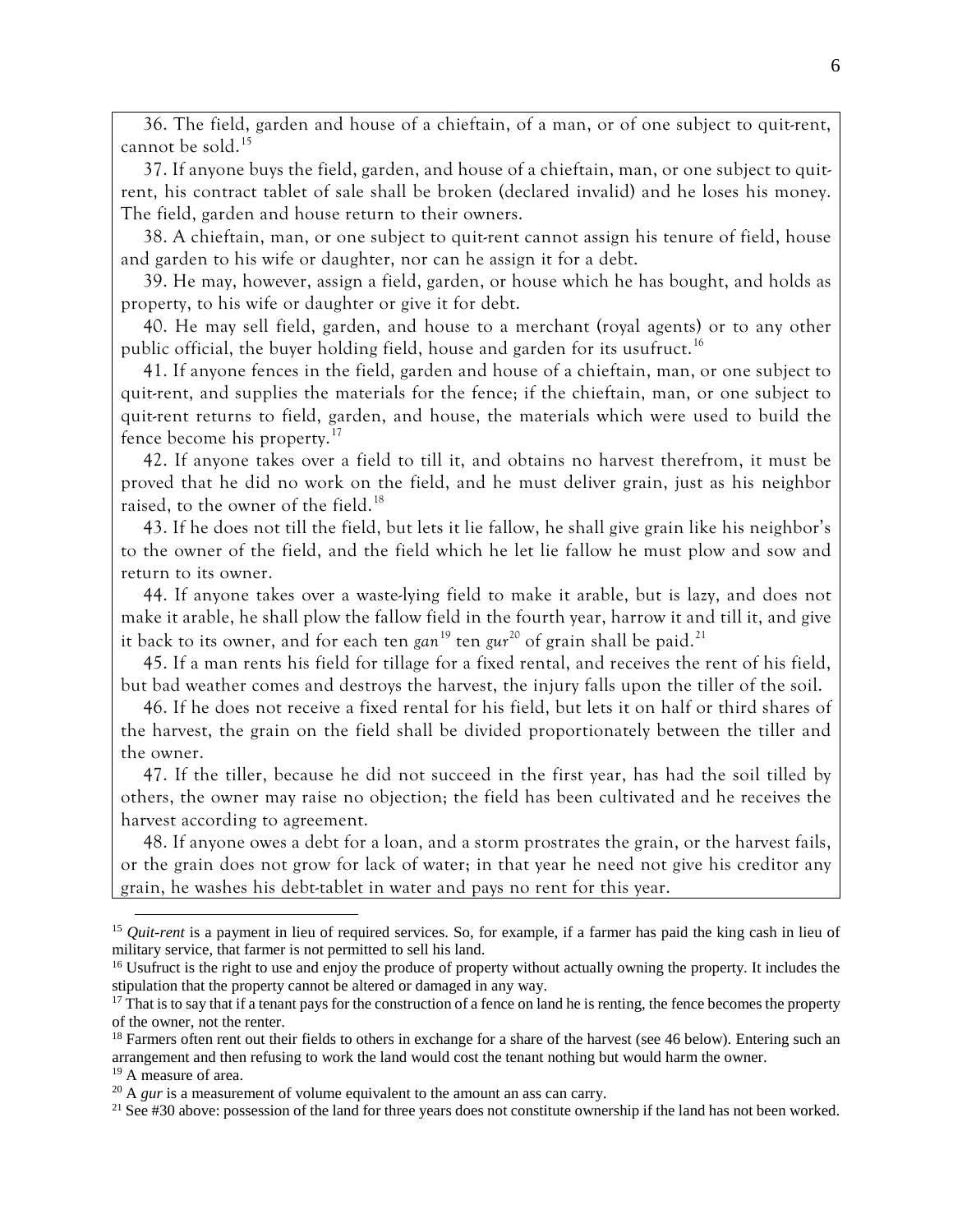49. If anyone takes money from a merchant, and gives the merchant a field tillable for  $\text{corn}^{22}$  $\text{corn}^{22}$  $\text{corn}^{22}$  or sesame and orders him to plant corn or sesame in the field, and to harvest the crop; if the cultivator plants corn or sesame in the field, at the harvest the corn or sesame that is in the field shall belong to the owner of the field and he shall pay corn as rent, for the money he received from the merchant, and the livelihood of the cultivator shall he give to the merchant.

50. If he gives a cultivated corn-field or a cultivated sesame-field, the corn or sesame in the field shall belong to the owner of the field, and he shall return the money to the merchant as rent.

51. If he has no money to repay, then he shall pay in corn or sesame in place of the money as rent for what he received from the merchant, according to the royal tariff.

52. If the cultivator does not plant corn or sesame in the field, the debtor's contract is not weakened.

53. If anyone is too lazy to keep his dam in proper condition, and does not so keep it; if then the dam breaks and all the fields are flooded, then shall he in whose dam the break occurred be sold for money, and the money shall replace the corn which he has caused to be ruined. $^{23}$  $^{23}$  $^{23}$ 

54. If he is not able to replace the corn, then he and his possessions shall be divided among the farmers whose corn he has flooded.

55. If anyone opens his ditches to water his crop, but is careless, and the water floods the field of his neighbor, then he shall pay his neighbor corn for his loss.

56. If a man lets in the water, and the water overflows the plantation of his neighbor, he shall pay ten *gur* of corn for every ten *gan* of land.

57. If a shepherd, without the permission of the owner of the field, and without the knowledge of the owner of the sheep, lets the sheep into a field to graze, then the owner of the field shall harvest his crop, and the shepherd, who had pastured his flock there without permission of the owner of the field, shall pay to the owner twenty *gur* of corn for every ten *gan*.

58. If after the flocks have left the pasture and been shut up in the common fold at the city gate, any shepherd lets them into a field and they graze there, this shepherd shall take possession of the field which he has allowed to be grazed on, and at the harvest he must pay sixty *gur* of corn for every ten *gan*.

59. If any man, without the knowledge of the owner of a garden, fells a tree in a garden he shall pay half a mina in money.

60. If anyone gives over a field to a gardener for him to plant it as a garden, if he works at it, and cares for it for four years, in the fifth year the owner and the gardener shall divide it, the owner taking his part in charge.

61. If the gardener has not completed the planting of the field, leaving one part unused, this shall be assigned to him as his.

<span id="page-6-0"></span><sup>22</sup> In North America the term *corn* is used for the cereal crop *maize*. But properly speaking, *corn* simply refers to the dominant cereal crop of any region. Here, wheat or flax could be meant.

<span id="page-6-1"></span> $23$  To be sold into slavery for letting a dam break seems a harsh punishment, but the crime is of grave seriousness. the Tigris and Euphrates rivers flood in the spring, after the crops have been planted, and the fields had to be protected from the flood-waters. Alowing the flood-waters in could not only destroy that year's crop, but cause salination of the soil and spoil it for years to come.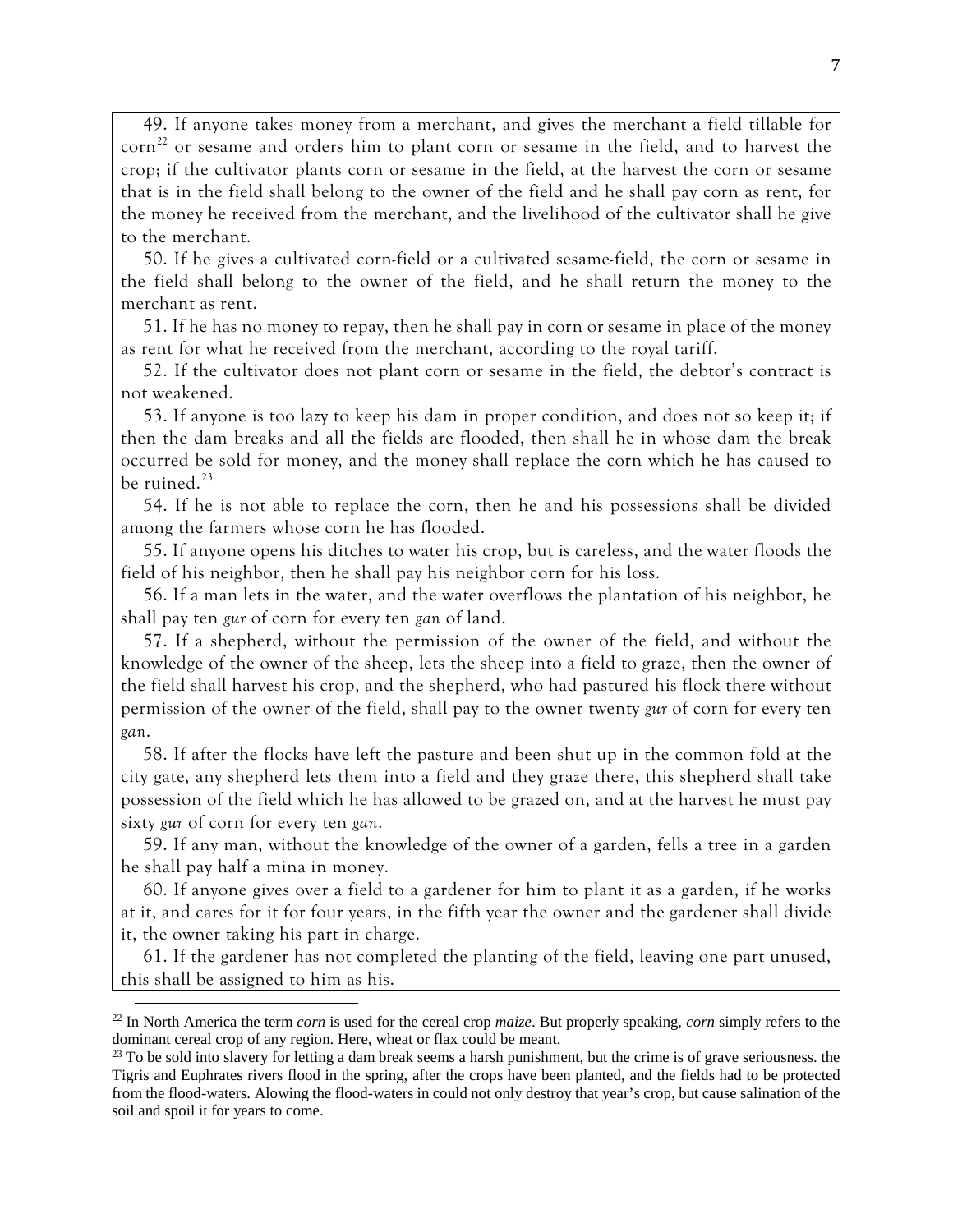62. If he does not plant the field that was given over to him as a garden, if it be arable land (for corn or sesame) the gardener shall pay the owner the produce of the field for the years that he let it lie fallow, according to the product of neighboring fields, put the field in arable condition and return it to its owner.

63. If he transforms waste land into arable fields and returns it to its owner, the latter shall pay him for one year ten *gur* for ten *gan*.

64. If anyone hands over his garden to a gardener to work, the gardener shall pay to its owner two-thirds of the produce of the garden, for so long as he has it in possession, and the other third shall he keep.

65. If the gardener does not work in the garden and the product falls off, the gardener shall pay in proportion to other neighboring gardens.

There is a large lacuna here, sections 66 – 99 are missing.

Concerning Merchants and Agents, 100 – 126:

 $\overline{a}$ 

100. . . . interest for the money, as much as he has received, he shall give a note therefor, and on the day, when they settle, pay to the merchant.

101. If there are no mercantile arrangements in the place where he went, he shall leave the entire amount of money which he received with the broker to give to the merchant.

102. If a merchant entrusts money to an agent (broker) for some investment, and the broker suffers a loss in the place to which he goes, he shall make good the capital to the merchant.

103. If, while on the journey, an enemy takes away from him anything that he had, the broker shall swear by God and be free of obligation.

104. If a merchant gives an agent corn, wool, oil, or any other goods to transport, the agent shall give a receipt for the amount, and compensate the merchant. Then he shall obtain a receipt form the merchant for the money that he gives the merchant.

105. If the agent is careless, and does not take a receipt for the money which he gave the merchant, he cannot consider the undocumented money as his own.

106. If the agent accepts money from the merchant, but has a quarrel with the merchant (denying the receipt), then shall the merchant swear before God and witnesses that he has given this money to the agent, and the agent shall pay him three times the sum.

107. If the merchant cheats the agent, in that as the latter has returned to him all that had been given him, but the merchant denies the receipt of what had been returned to him, then shall this agent convict the merchant before God and the judges, and if he still denies receiving what the agent had given him shall pay six times the sum to the agent.

108. If a tavern-keeper (feminine) does not accept corn according to gross weight in payment for drink, but takes money, and the price of the drink is less than that of the corn, she shall be convicted and thrown into the water.<sup>[24](#page-7-0)</sup>

109. If conspirators meet in the house of a tavern-keeper, and these conspirators are not captured and delivered to the court, the tavern-keeper shall be put to death.

<span id="page-7-0"></span> $24$  That is to say that a tavern-keeper is obligated to accept corn in payment. This law seems to indicate that a barter economy was still prevalent.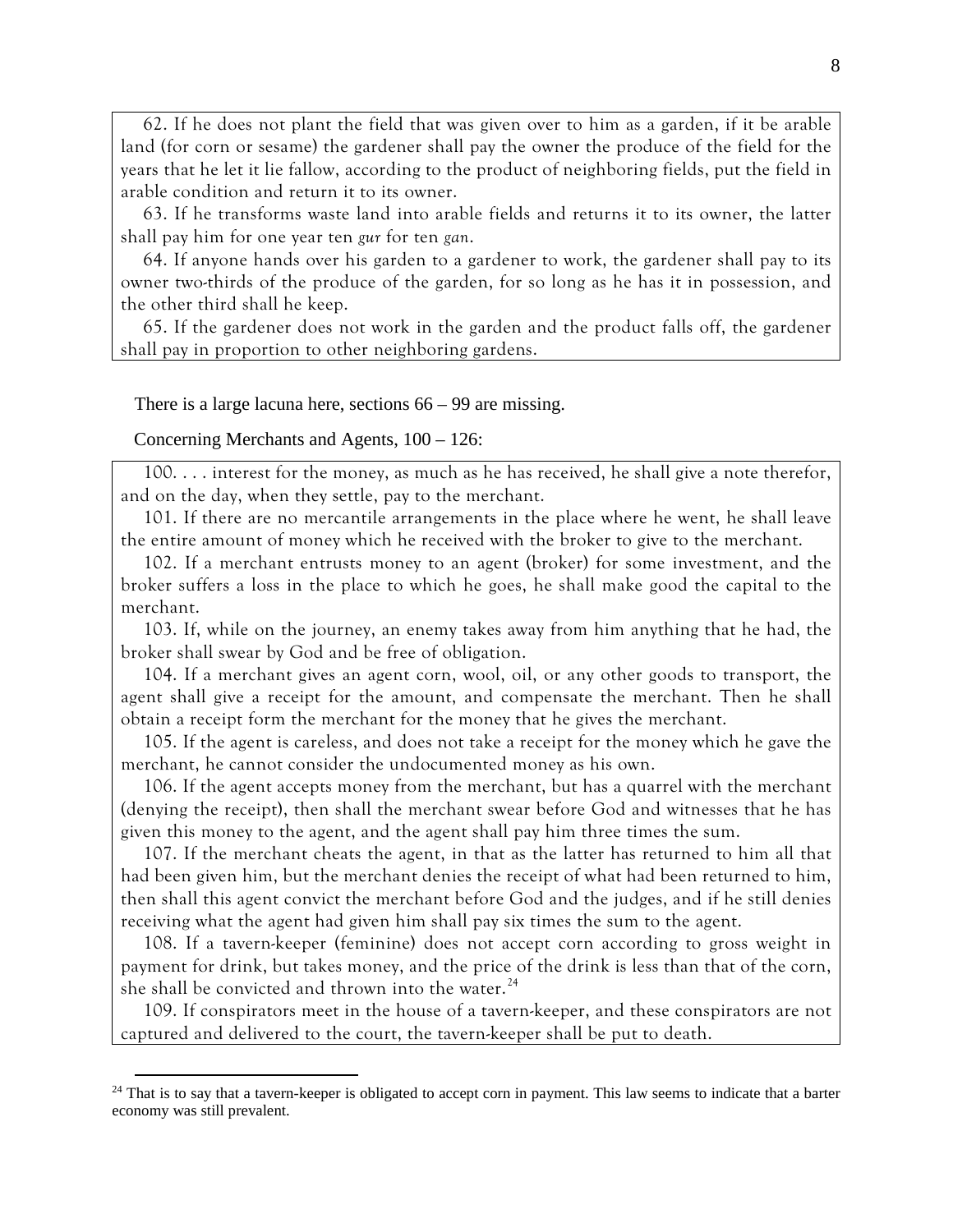110. If a "sister of a god" opens a tavern, or enters a tavern to drink, then shall this woman be burned to death.

111. If an inn-keeper furnishes sixty ka of usakani-drink<sup>[25](#page-8-0)</sup> to  $\dots$  she shall receive fifty ka of corn at the harvest.

112. If anyone goes on a journey and entrusts silver, gold, precious stones, or any movable property to another, and wishes to recover it from him; if the latter does not bring all of the property to the appointed place, but appropriates it to his own use, then shall this man, who did not bring the property to hand it over, be convicted, and he shall pay fivefold for all that had been entrusted to him.

113. If anyone has consignment of corn or money, and he takes from the granary or box without the knowledge of the owner, then shall he who took corn without the knowledge of the owner out of the granary or money out of the box be legally convicted, and repay the corn he has taken. And he shall lose whatever commission was paid to him, or due him.

114. If a man has no claim on another for corn and money, and tries to demand it by force, he shall pay one-third of a mina of silver in every case.

115. If anyone has a claim for corn or money upon another and imprisons him; if the prisoner dies in prison a natural death, the case shall go no further.

116. If the prisoner dies in prison from blows or maltreatment, the master of the prisoner shall convict the merchant before the judge. If he was a free-born man, the son of the merchant shall be put to death; if it was a slave, he shall pay one-third of a mina of gold, and all that the master of the prisoner gave he shall forfeit.

117. If anyone fails to meet a claim for debt, and sells himself, his wife, his son and daughter for money or gives them away to forced labor: they shall work for three years in the house of the man who bought them, or the proprietor, and in the fourth year they shall be set free.<sup>[26](#page-8-1)</sup>

118. If he gives a male or female slave away for forced labor, and the merchant subleases them, or sells them for money, no objection can be raised.

119. If anyone fails to meet a claim for debt, and he sells a female slave who has borne him children, for money, the money which the merchant has paid shall be repaid to him by the owner of the slave and she shall be freed.

120. If anyone stores corn for safe keeping in another person's house, and any harm happens to the corn in storage, or if the owner of the house opens the granary and takes some of the corn, or if especially he denies that the corn was stored in his house: then the owner of the corn shall claim his corn before God (on oath), and the owner of the house shall pay its owner for all of the corn that he took.

121. If anyone stores corn in another man's house he shall pay him storage at the rate of one *gur* for every five *ka* of corn per year.

122. If anyone gives another silver, gold, or anything else to keep, he shall show everything to some witness, draw up a contract, and then hand it over for safe keeping.

<span id="page-8-0"></span> $25$  The beverage named here is unkown and even the rendering of the text has been disputed. One is wont to assume wine, but in a region where barley widely grown, beer is more likely. See Puhvel 2011.

<span id="page-8-1"></span><sup>&</sup>lt;sup>26</sup> Debt-bondage was common, and problematic, throughout the ancient world. Solon of Athens is the first lawmaker we know of to prohibit the practice.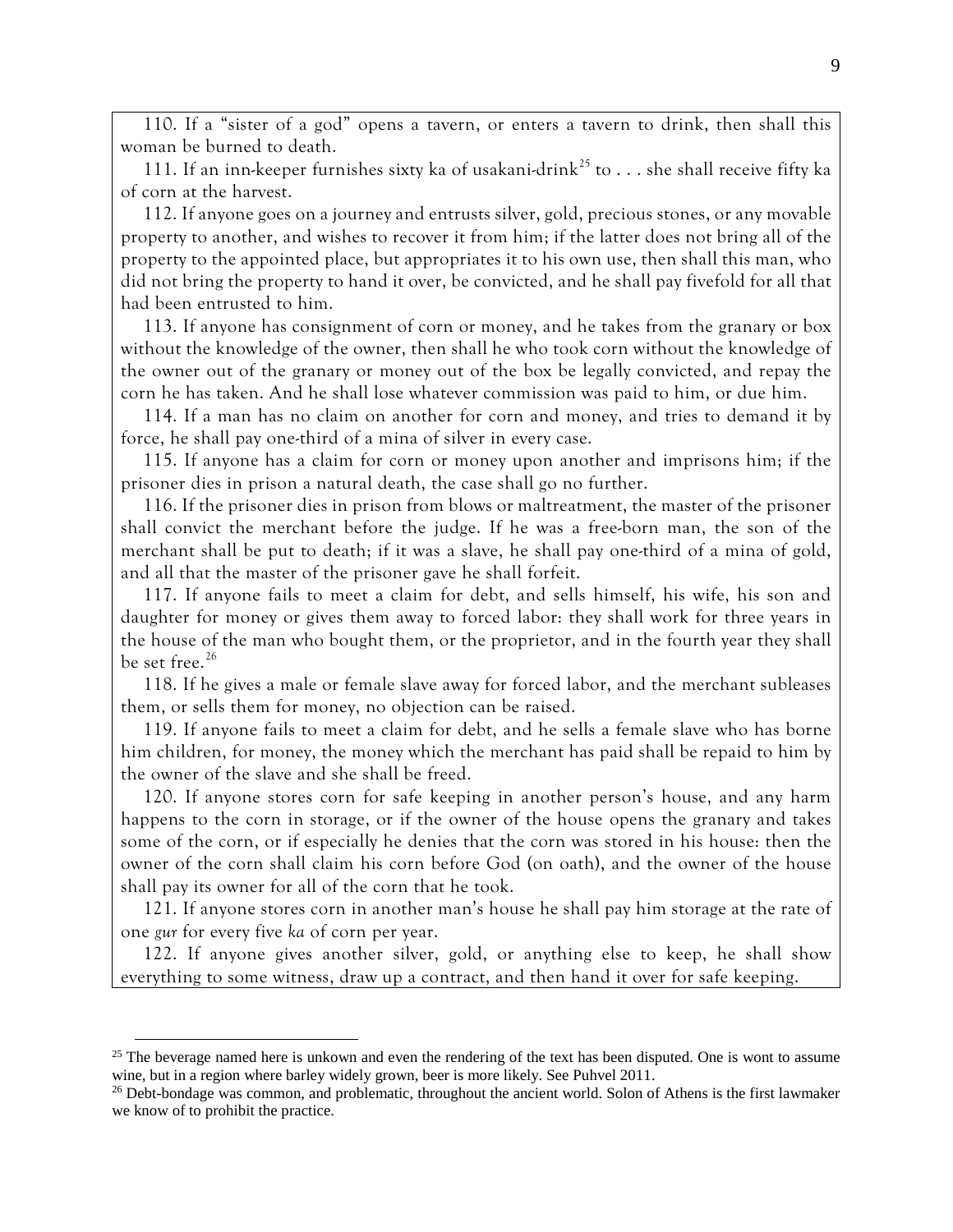123. If he turns it over for safe keeping without witness or contract, and if he to whom it was given denies it, then he has no legitimate claim.

124. If anyone delivers silver, gold, or anything else to another for safe keeping, before a witness, but he denies it, he shall be brought before a judge, and all that he has denied he shall pay in full.

125. If anyone places his property with another for safe keeping, and there, either through thieves or robbers, his property and the property of the other man be lost, the owner of the house, through whose neglect the loss took place, shall compensate the owner for all that was given to him in charge. But the owner of the house shall try to follow up and recover his property, and take it away from the thief.

126. If anyone who has not lost his goods states that he has lost, and makes false claims: if he claims his goods and amount of injury before God, even though he has not lost them, he shall be fully compensated for all his loss claimed.<sup>[27](#page-9-0)</sup>

#### Concerning Marriage, 127 - 167:

127. If anyone accuse or slanders a priestess or the wife of any one, and cannot prove it, this man shall be taken before the judges and his brow shall be marked.

128. If a man takes a woman to wife, but has no intercourse with her, this woman is no wife to him.

129. If a man's wife is caught in *flagrante delicto* with another man, both shall be tied and thrown into the water, but the husband may pardon his wife and the king his slaves.

130. If a man violates the wife (betrothed or child-wife) of another man, who has never known a man, and still lives in her father's house, and sleeps with her and be caught, this man shall be put to death, but the wife is blameless.

131. If a man brings a charge of adultery against one's wife, but she has not been caught in the act, she must take an oath and then may return to her house.

132. If the "finger is pointed" at a man's wife about another man, but she is not caught sleeping with the other man, she shall jump into the river for her husband.<sup>[28](#page-9-1)</sup>

133. If a man is taken prisoner in war, and there is a sustenance in his house, but his wife leaves house and court, and goes to another house: because this wife did not keep her court, and went to another house, she shall be judicially condemned and thrown into the water.

134. If anyone be captured in war and there is not sustenance in his house, if then his wife goes to another house this woman shall be held blameless.

135. If a man be taken prisoner in war and there be no sustenance in his house and his wife goes to another house and bears children; and if later her husband returns and comes to his home: then this wife shall return to her husband, but the children follow their father.<sup>[29](#page-9-2)</sup>

<span id="page-9-0"></span> $27$  This might seem odd. Does it not license fraud? Not in a culture were devine retribution is real. The person who swears an oath before God must be believed, and God will decide if the oath was false or not.

<span id="page-9-1"></span><sup>&</sup>lt;sup>28</sup> See above, Section 2 and the footnote.

<span id="page-9-2"></span> $29$  133 – 135 should be read in consideration of 32, above.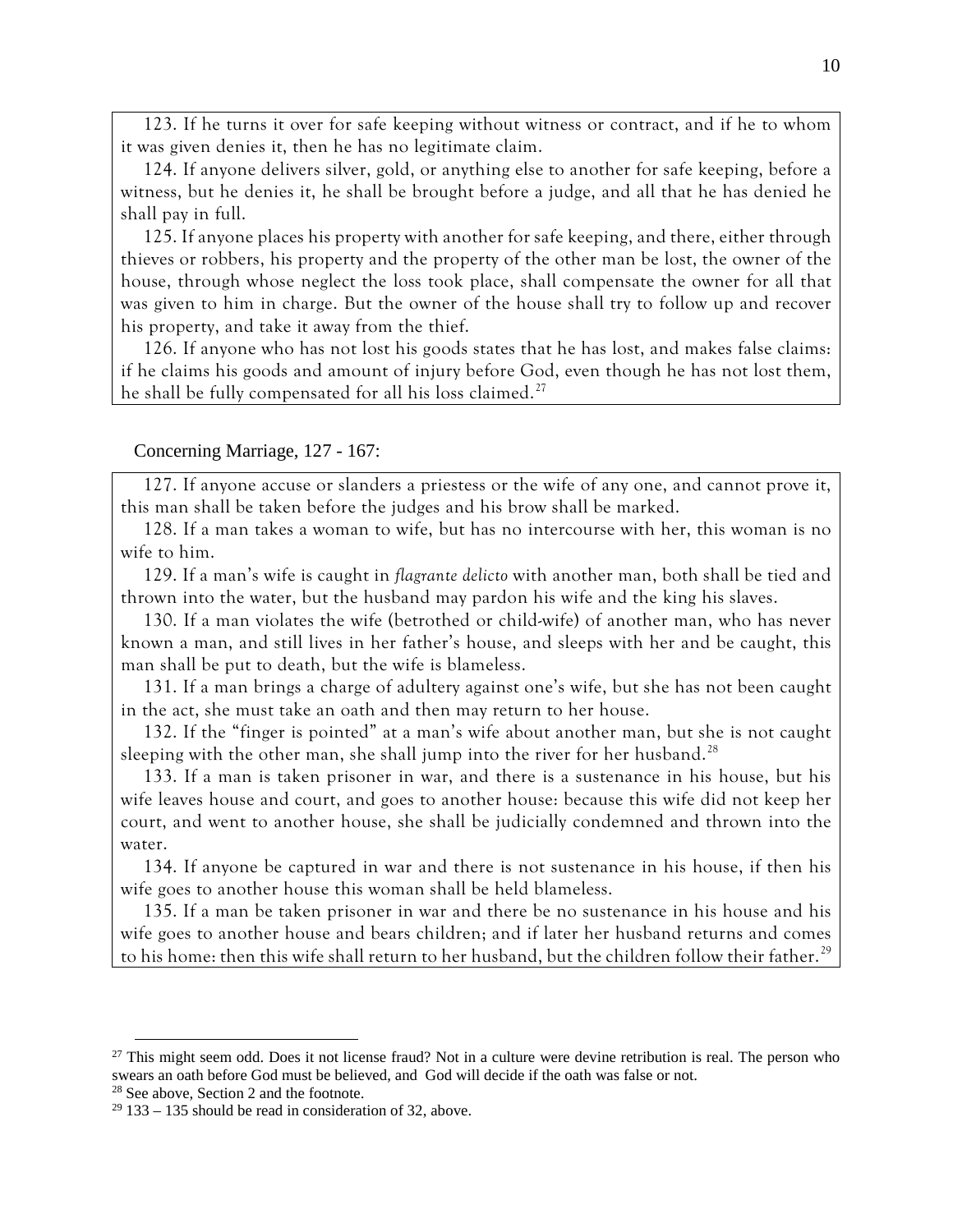136. If anyone leaves his house, runs away, and then his wife goes to another house, if then he returns and wishes to take his wife back: because he fled from his home and ran away, the wife of this runaway shall not return to her husband.

137. If a man wishes to separate from a woman who has borne him children, or from his wife who has borne him children: then he shall give that wife her dowry, and a part of the usufruct of field, garden, and property, so that she can rear her children. When she has brought up her children, a portion of all that is given to the children, equal as that of one son, shall be given to her. She may then marry the man of her heart.

138. If a man wishes to separate from his wife who has borne him no children, he shall give her the amount of her purchase money and the dowry which she brought from her father's house, and let her go.

139. If there was no purchase price he shall give her one mina of gold as a gift of release.

140. If he be a freed man he shall give her one-third of a mina of gold.

141. If a man's wife, who lives in his house, wishes to leave it, plunges into debt, tries to ruin her house, neglects her husband, and is judicially convicted: if her husband offers her release, she may go on her way, and he gives her nothing as a gift of release. If her husband does not wish to release her, and if he takes another wife, she shall remain as servant in her husband's house.

142. If a woman quarrels with her husband, and says: "You are not congenial to me," the reasons for her prejudice must be presented. If she is guiltless, and there is no fault on her part, but he leaves and neglects her, then no guilt attaches to this woman, she shall take her dowry and go back to her father's house.

143. If she is not innocent, but leaves her husband, and ruins her house, neglecting her husband, this woman shall be cast into the water.

144. If a man takes a wife and this woman gives her husband a slave girl, [30](#page-10-0) and she bears him children, but this man wishes to take another wife, this shall not be permitted to him; he shall not take a second wife.

145. If a man takes a wife, and she bears him no children, and he intends to take another wife: if he takes this second wife, and brings her into the house, this second wife shall not be allowed equality with his wife.

146. If a man takes a wife and she gives this man a slave girl as wife and she bears him children, and then this slave assumes equality with the wife: because she has borne him children her master shall not sell her for money, but he may keep her as a slave, reckoning her among the lave girls.

147. If she has not borne him children, then her mistress may sell her for money.

148. If a man takes a wife, and she be seized by disease, if he then desires to take a second wife he shall not put away his wife, who has been attacked by disease, but he shall keep her in the house which he has built and support her so long as she lives.

149. If this woman does not wish to remain in her husband's house, then he shall compensate her for the dowry that she brought with her from her father's house, and she may go.

<span id="page-10-0"></span> $30$  King has "maid servant" but that is mild enough to be misleading. The test refers specifically to a female slave, the noun *amtu* here as in L15 and L16.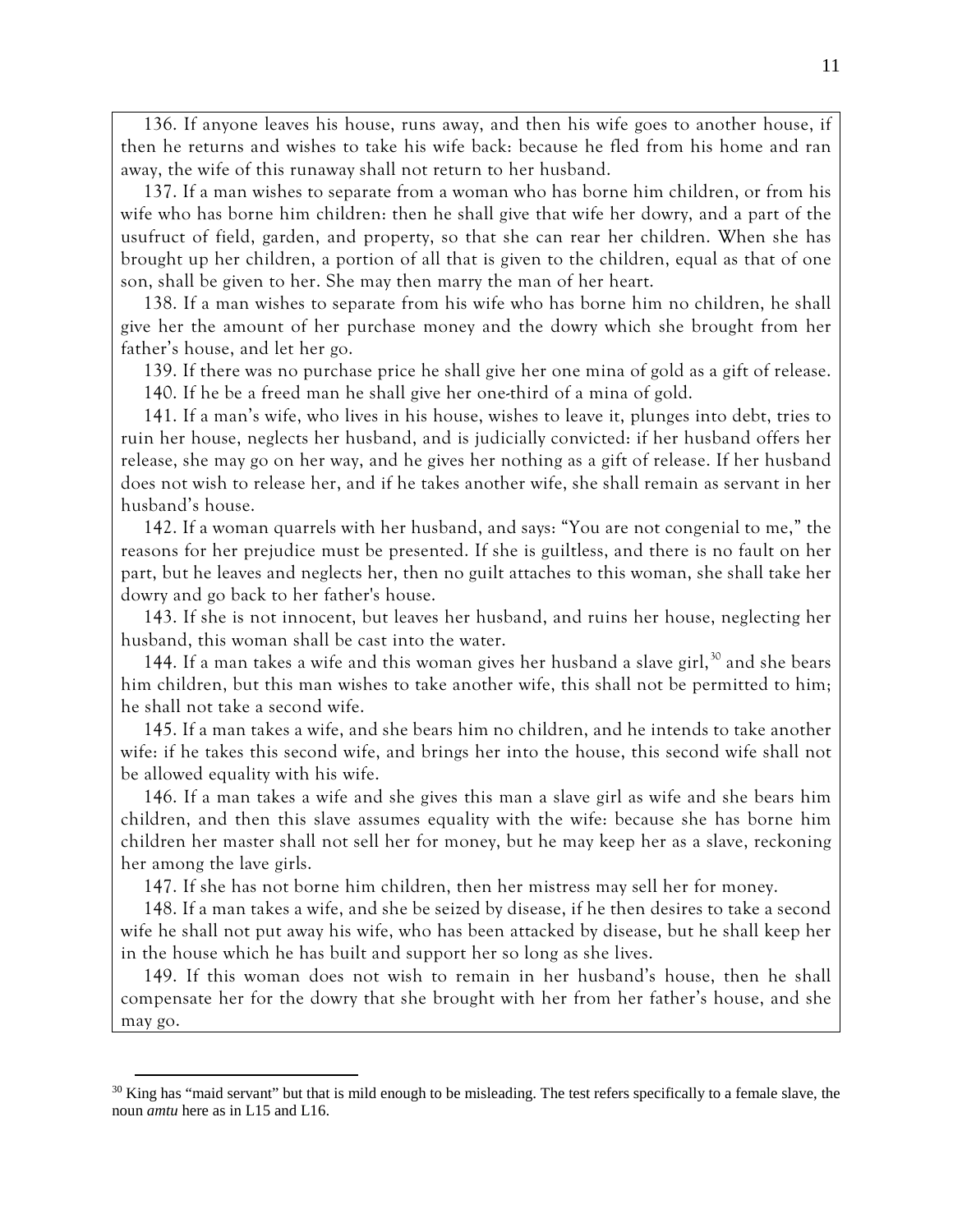150. If a man gives his wife a field, garden, and house and a deed therefor, if then after the death of her husband the sons raise no claim, then the mother may bequeath all to one of her sons whom she prefers, and need leave nothing to his brothers.

151. If a woman who lived in a man's house made an agreement with her husband, that no creditor can arrest her, and has given a document therefor: if that man, before he married that woman, had a debt, the creditor cannot hold the woman for it. But if the woman, before she entered the man's house, had contracted a debt, her creditor cannot arrest her husband therefor.

152. If after the woman had entered the man's house, both contracted a debt, both must pay the merchant.

153. If the wife of one man on account of another man has their mates (her husband and the other man's wife) murdered, both of them shall be impaled.

154. If a man be guilty of incest with his daughter, he shall be driven from the place (exiled).

155. If a man betroths a girl to his son, and his son has intercourse with her, but he (the father) afterward defiles her and is caught in the act, then he shall be bound and cast into the water (drowned).

156. If a man betroths a girl to his son, but his son has not known her, and if then he defiles her, he shall pay her half a gold mina, and compensate her for all that she brought out of her father's house. She may marry the man of her heart.

157. If anyone is guilty of incest with his mother after his father, both shall be burned.

158. If anyone is caught *in flagrante delicto* with his father's chief wife, who has borne children, he shall be driven out of his father's house.

159. If anyone who has brought chattels into his father-in-law's house, and has paid the purchase-money, looks for another wife, and says to his father-in-law: "I do not want your daughter," the girl's father may keep all that he had brought.

160. If a man brings chattels into the house of his father-in-law, and pays the purchase price (for his wife): if then the father of the girl say: "I will not give you my daughter," he shall give him back all that he brought with him.

161. If a man brings chattels into his father-in-law's house and pays the purchase price, if then his friend slanders him, and his father-in-law says to the young husband: "You shall not marry my daughter," the he shall give back to him undiminished all that he had brought with him; but his wife shall not be married to the friend.

162. If a man marries a woman, and she bears sons to him; if then this woman dies, then shall her father have no claim on her dowry; this belongs to her sons.

163. If a man marries a woman and she bears him no sons; if then this woman dies, if the purchase price which he had paid into the house of his father-in-law is repaid to him, her husband shall have no claim upon the dowry of this woman; it belongs to her father's house.

164. If his father-in-law does not pay back to him the amount of the purchase price he may subtract the amount of the purchase price from the dowry, and then pay the remainder to her father's house.

165. If a man gives to one of his sons whom he prefers a field, garden and house, and a deed therefor: if later the father dies, and the brothers divide the estate, then they shall first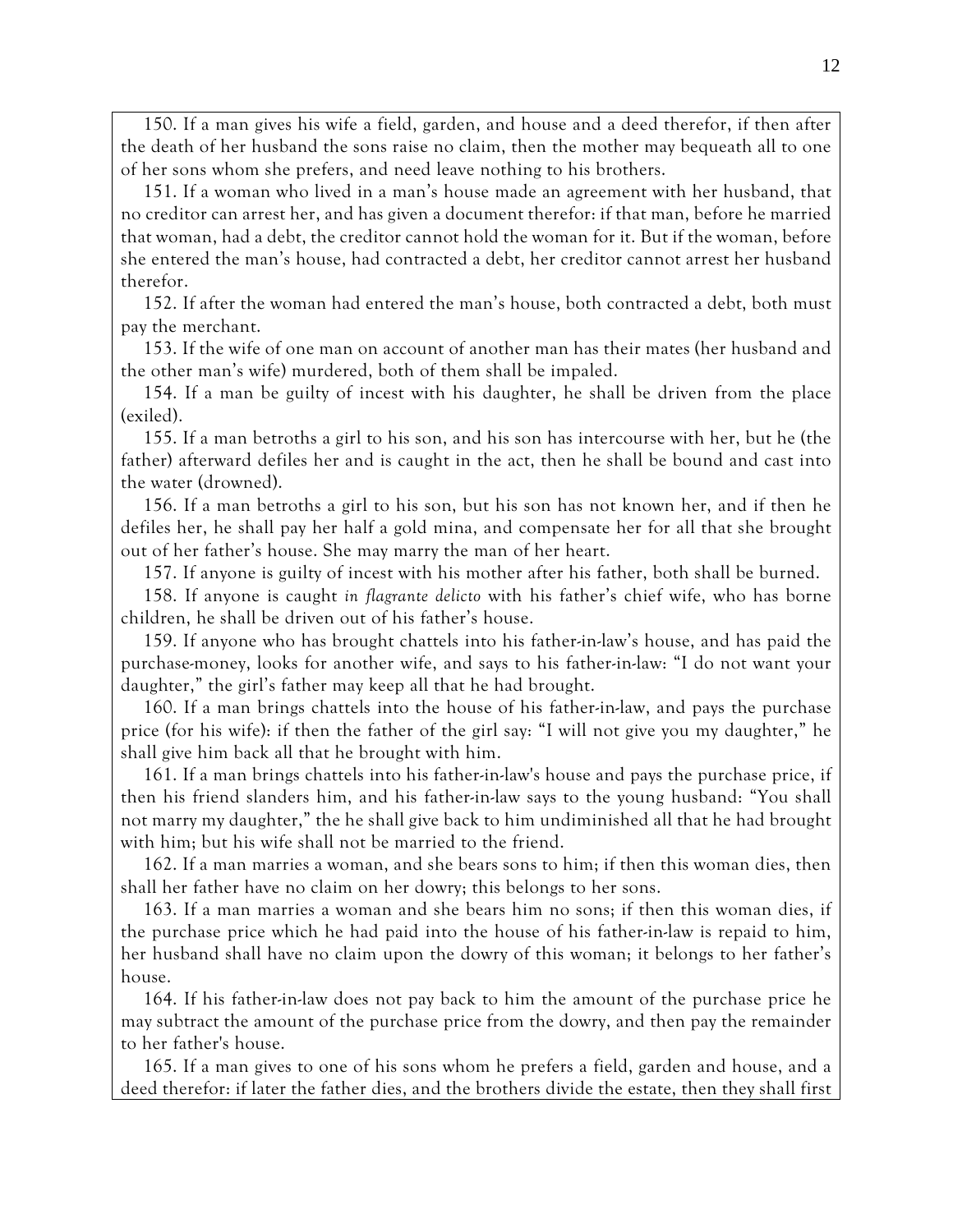give him the present of his father, and he shall accept it; and the rest of the paternal property shall they divide.

166. If a man takes wives for his son, but takes no wife for his minor son, and if then he dies: if the sons divide the estate, they shall set aside besides his portion the money for the purchase price for the minor brother who had taken no wife as yet, and secure a wife for him.

167. If a man marries a wife and she bears him children: if this wife dies and he then takes another wife and she bears him children: if then the father dies, the sons must not partition the estate according to the mothers, they shall divide the dowries of their mothers only in this way; the paternal estate they shall divide equally with one another.

## On Inheritance, 168 – 194:

168. If a man wishes to put his son out of his house, and declares before the judge: "I want to put my son out," then the judge shall examine into his reasons. If the son is guilty of no great fault, for which he can be rightfully put out, the father shall not put him out.

169. If he is guilty of a grave fault, which should rightfully deprive him of the filial relationship, the father shall forgive him the first time; but if he is guilty of a grave fault a second time the father may deprive his son of all filial relation.

170. If his wife bears sons to a man, or his slave girl has borne sons, and the father while still living says to the children whom his slave girl has borne: "My sons," and he counts them with the sons of his wife; if then the father dies, then the sons of the wife and of the slave girl shall divide the paternal property in common. The son of the wife is to partition and choose.

171. If, however, the father while still living did not say to the sons of the slave girl: "My sons," and then the father dies, then the sons of the slave girl shall not share with the sons of the wife, but the freedom of the slave girl and her sons shall be granted. The sons of the wife shall have no right to enslave the sons of the slave girl; the wife shall take her dowry (from her father), and the gift that her husband gave her and deeded to her (separate from dowry, or the purchase-money paid her father), and live in the home of her husband: so long as she lives she shall use it, it shall not be sold for money. Whatever she leaves shall belong to her children.

172. If her husband made her no gift, she shall be compensated for her gift, and she shall receive a portion from the estate of her husband, equal to that of one child. If her sons oppress her, to force her out of the house, the judge shall examine into the matter, and if the sons are at fault the woman shall not leave her husband's house. If the woman desires to leave the house, she must leave to her sons the gift which her husband gave her, but she may take the dowry of her father's house. Then she may marry the man of her heart.

173. If this woman bears sons to her second husband, in the place to which she went, and then dies, her earlier and later sons shall divide the dowry between them.

174. If she bears no sons to her second husband, the sons of her first husband shall have the dowry.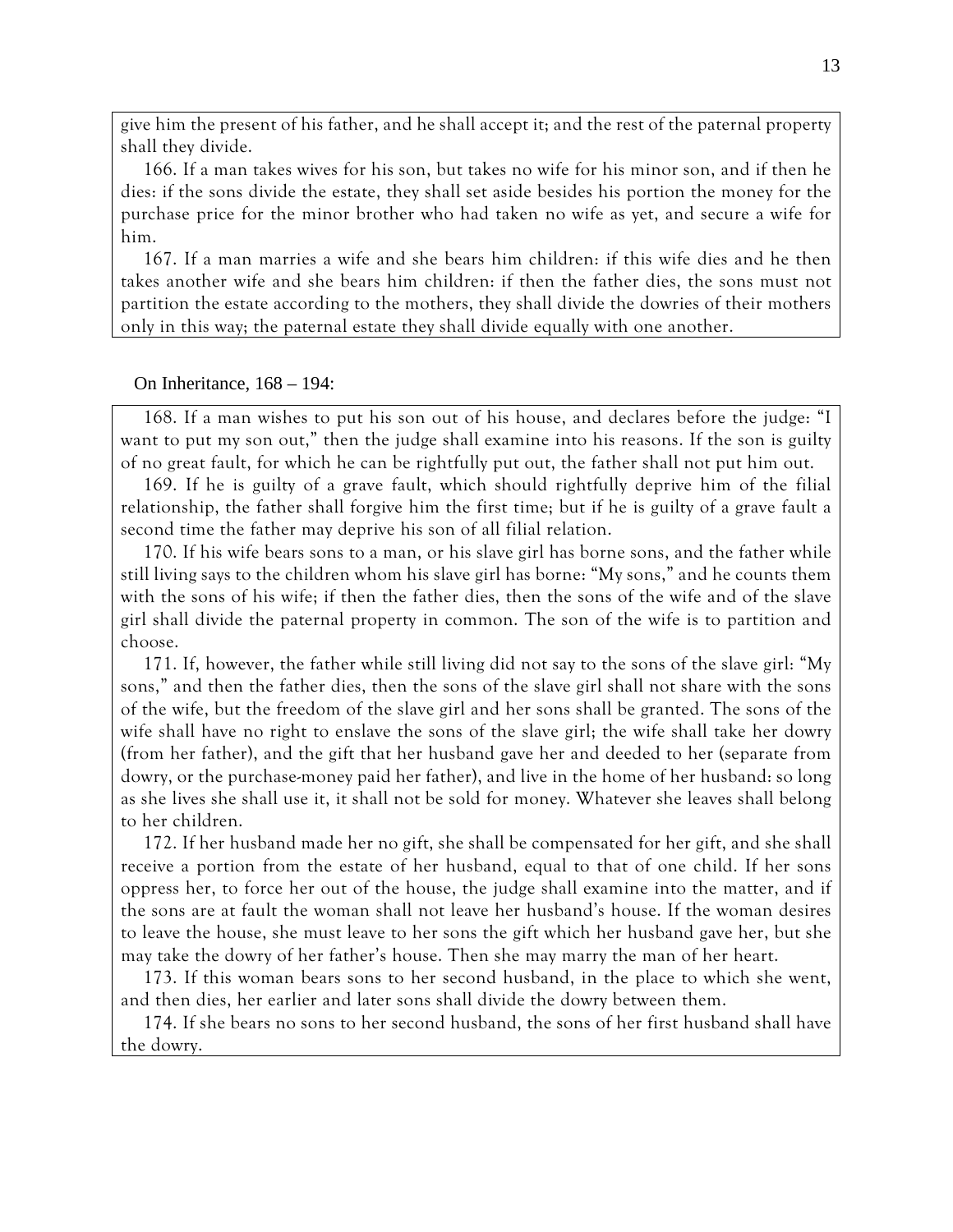175. If a State slave or the slave of a freed man marries the daughter of a free man, and children are born, the master of the slave shall have no right to enslave the children of the free. $31$ 

176. If, however, a State slave or the slave of a freed man marries a man's daughter, and after he marries her she brings a dowry from a father's house, if then they both enjoy it and found a household, and accumulate means, if then the slave dies, then she who was freeborn may take her dowry, and all that her husband and she had earned; she shall divide them into two parts, one-half the master for the slave shall take, and the other half shall the free-born woman take for her children. If the free-born woman had no gift she shall take all that her husband and she had earned and divide it into two parts; and the master of the slave shall take one-half and she shall take the other for her children.

177. If a widow, whose children are not grown, wishes to enter another house (remarry), she shall not enter it without the knowledge of the judge. If she enter another house the judge shall examine the state of the house of her first husband. Then the house of her first husband shall be entrusted to the second husband and the woman herself as managers. And a record must be made thereof. She shall keep the house in order, bring up the children, and not sell the house-hold utensils. He who buys the utensils of the children of a widow shall lose his money, and the goods shall return to their owners.

178. If a "devoted woman" or a prostitute to whom her father has given a dowry and a deed therefor, but if in this deed it is not stated that she may bequeath it as she pleases, and has not explicitly stated that she has the right of disposal; if then her father dies, then her brothers shall hold her field and garden, and give her corn, oil, and milk according to her portion, and satisfy her. If her brothers do not give her corn, oil, and milk according to her share, then her field and garden shall support her. She shall have the usufruct of field and garden and all that her father gave her so long as she lives, but she cannot sell or assign it to others. Her position of inheritance belongs to her brothers.

179. If a "sister of a god," or a prostitute, receives a gift from her father, and a deed in which it has been explicitly stated that she may dispose of it as she pleases, and give her complete disposition thereof: if then her father dies, then she may leave her property to whomsoever she pleases. Her brothers can raise no claim thereto.

180. If a father gives a present to his daughter – either marriageable or a prostitute (unmarriageable) – and then dies, then she is to receive a portion as a child from the paternal estate, and enjoy its usufruct so long as she lives. Her estate belongs to her brothers.

181. If a father devotes a temple-maid or temple-virgin to God and gives her no present: if then the father dies, she shall receive the third of a child's portion from the inheritance of her father's house, and enjoy its usufruct so long as she lives. Her estate belongs to her brothers.

182. If a father devotes his daughter as a wife of Mardi of Babylon (as in 181), and gives her no present, nor a deed; if then her father dies, then shall she receive one-third of her portion as a child of her father's house from her brothers, but Marduk may leave her estate to whomsoever she wishes.

<span id="page-13-0"></span><sup>&</sup>lt;sup>31</sup> Certainly an interesting law! It means that free-born women were permitted to marry slaves, and vice versa. In order for this to happen we must assume that some men who were technically slaves actually enjoyed some status and wealth.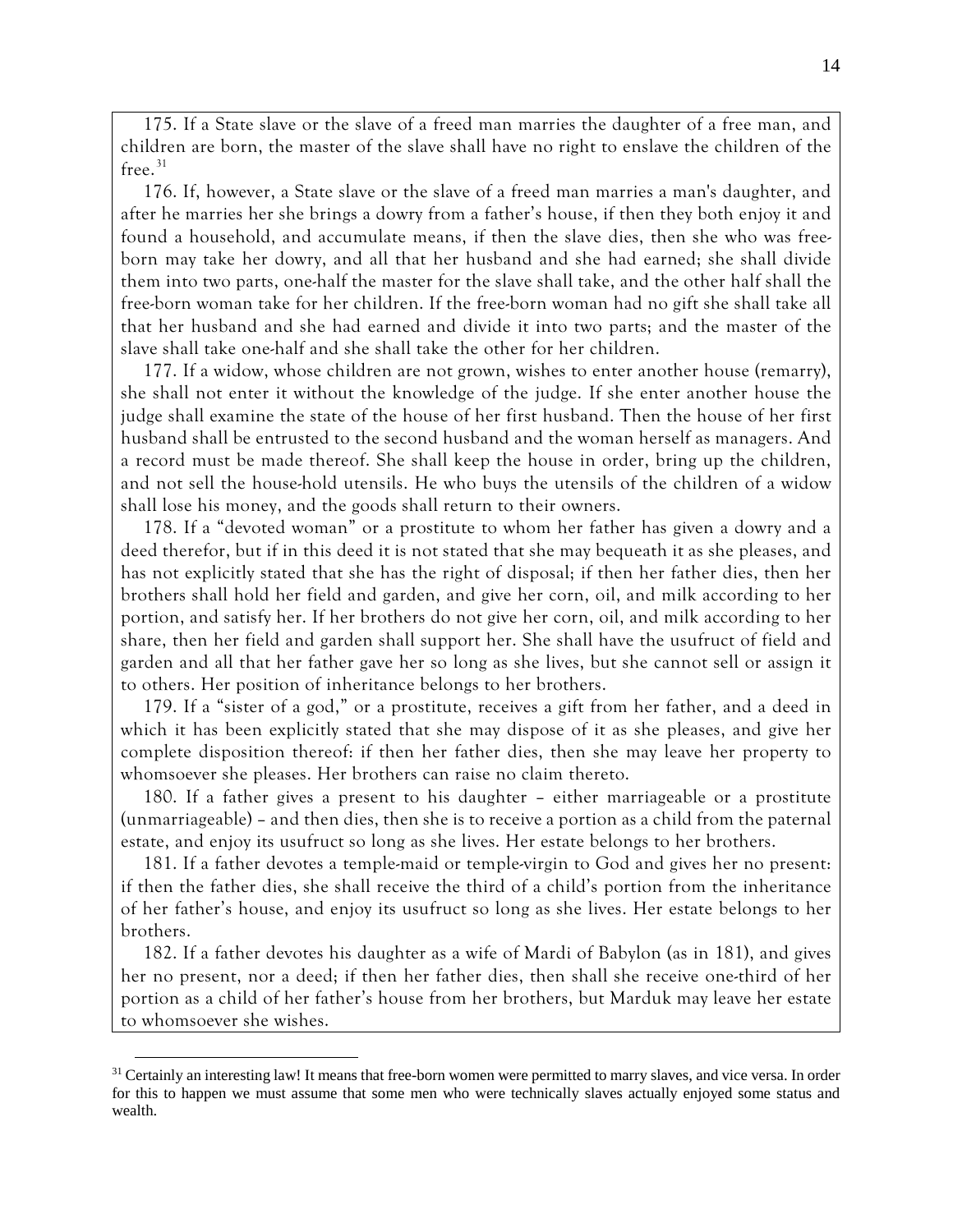183. If a man gives his daughter by a concubine a dowry, and a husband, and a deed; if then her father dies, she shall receive no portion from the paternal estate.

184. If a man does not give a dowry to his daughter by a concubine, and no husband; if then her father dies, her brother shall give her a dowry according to her father's wealth and secure a husband for her.

185. If a man adopts a child and to his name as son, and rears him, this grown son cannot be demanded back again.

186. If a man adopts a son, and if after he has taken him he injures his foster father and mother, then this adopted son shall return to his father's house.

187. The son of a paramour in the palace service, or of a prostitute, cannot be demanded back.

188. If an artisan has undertaken to rear a child and teaches him his craft, he cannot be demanded back.

189. If he has not taught him his craft, this adopted son may return to his father's house.

190. If a man does not maintain a child that he has adopted as a son and reared with his other children, then his adopted son may return to his father's house.

191. If a man, who has adopted a son and reared him, founded a household, and had children, wishes to put this adopted son out, then this son shall not simply go his way. His adoptive father shall give him of his wealth one-third of a child's portion, and then he may go. He shall not give him of the field, garden, and house.

192. If a son of a paramour or a prostitute says to his adoptive father or mother: "You are not my father, or my mother," his tongue shall be cut off.

193. If the son of a paramour or a prostitute desires his father's house, and deserts his adoptive father and adoptive mother, and goes to his father's house, then shall his eye be put out.

194. If a man gives his child to a nurse and the child dies in her hands, but the nurse unbeknown to the father and mother nurses another child, then they shall convict her of having nursed another child without the knowledge of the father and mother and her breasts shall be cut off.

Concerning Injury, 195 – 214:

195. If a son strikes his father, his hands shall be hewn off.

196. If a man puts out the eye of another man, his eye shall be put out.

197. If he breaks another man's bone, his bone shall be broken.

198. If he puts out the eye of a freed man, or breaks the bone of a freed man, he shall pay one gold mina.

199. If he put out the eye of a man's slave, or break the bone of a man's slave, he shall pay one-half of its value.

200. If a man knocks out the teeth of his equal, his teeth shall be knocked out.

201. If he knocks out the teeth of a freed man, he shall pay one-third of a gold mina.

202. If any one strike the body of a man higher in rank than he, he shall receive sixty blows with an ox-whip in public.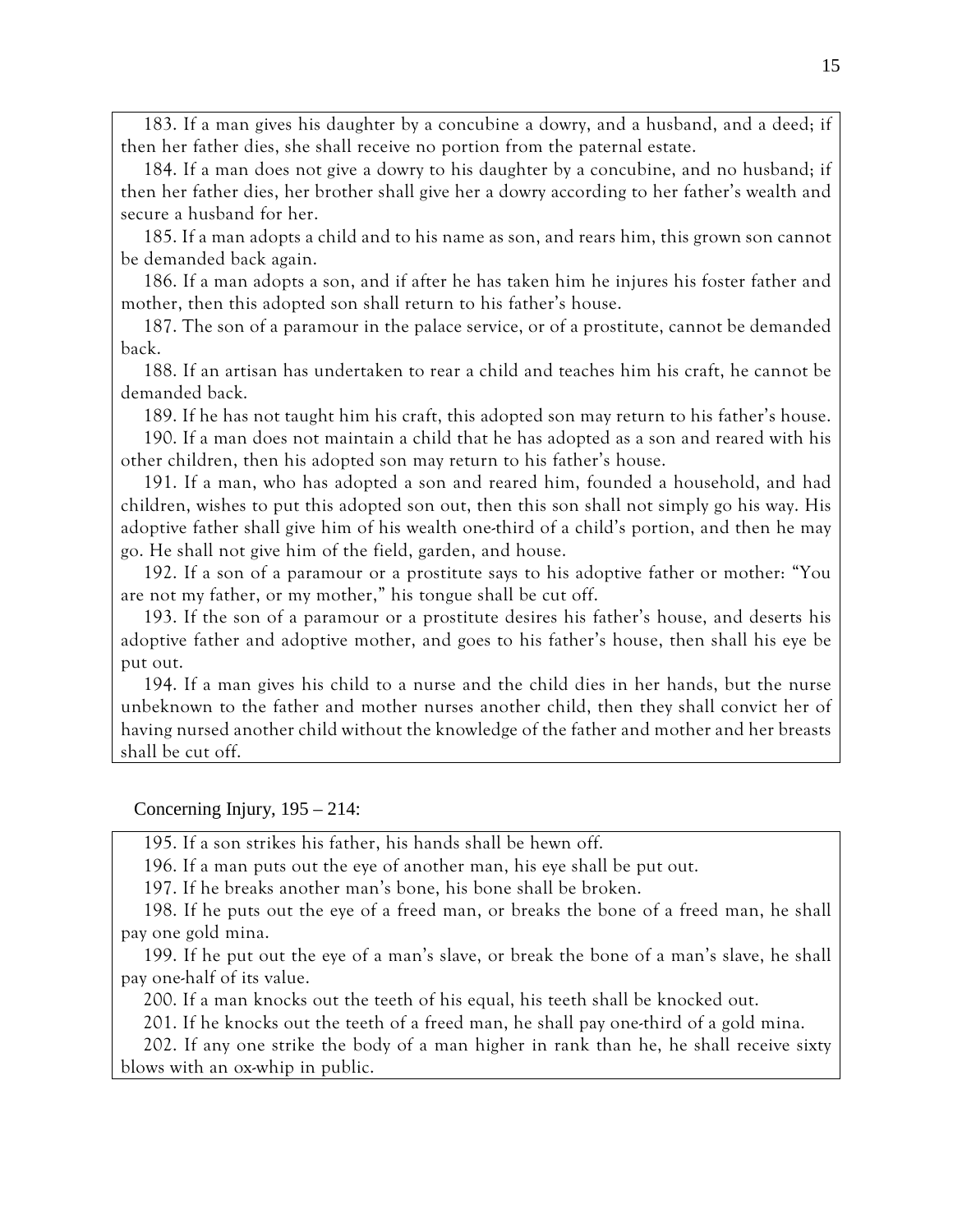203. If a free-born man strike the body of another free-born man or equal rank, he shall pay one gold mina.

204. If a freed man strike the body of another freed man, he shall pay ten shekels in money.

205. If the slave of a freed man strikes the body of a freed man, his ear shall be cut off.

206. If during a quarrel one man strikes another and wounds him, then he shall swear, "I did not injure him wittingly" and pay the physicians.

207. If the man dies of his wound, he shall swear similarly, and if he (the deceased) was a free-born man, he shall pay half a mina in money.

208. If he was a freed man, he shall pay one-third of a mina.

209. If a man strikes a free-born woman so that she loses her unborn child, he shall pay ten shekels for her loss.

210. If the woman dies, his daughter shall be put to death.

211. If a woman of the free class loses her child by a blow, he shall pay five shekels in money.

212. If this woman dies, he shall pay half a mina.

213. If he strikes the slave girl of a man, and she loses her child, he shall pay two shekels in money.

214. If this slave girl dies, he shall pay one-third of a mina.

Concerning medical procedures, 215 – 227:

215. If a physician makes a large incision with an operating knife and cures it, or if he opens a tumor (over the eye) with an operating knife, and saves the eye, he shall receive ten shekels in money.

216. If the patient is a freed man, he receives five shekels.

217. If he is the slave of someone, his owner shall give the physician two shekels.

218. If a physician makes a large incision with the operating knife, and kills him, or opens a tumor with the operating knife, and cuts out the eye, his hands shall be cut off.

219. If a physician makes a large incision in the slave of a freed man, and kills him, he shall replace the slave with another slave.

220. If he had opened a tumor with the operating knife, and put out his eye, he shall pay half his value.

221. If a physician heals the broken bone or diseased soft part of a man, the patient shall pay the physician five shekels in money.

222. If he were a freed man he shall pay three shekels.

223. If he were a slave his owner shall pay the physician two shekels.

224. If a veterinary surgeon performs a serious operation on an ass or an ox, and cures it, the owner shall pay the surgeon one-sixth of a shekel as a fee.

225. If he performs a serious operation on an ass or ox, and kills it, he shall pay the owner one-fourth of its value.

226. If a barber, without the knowledge of his master, cuts the sign of a slave on a slave not to be sold, the hands of this barber shall be cut off.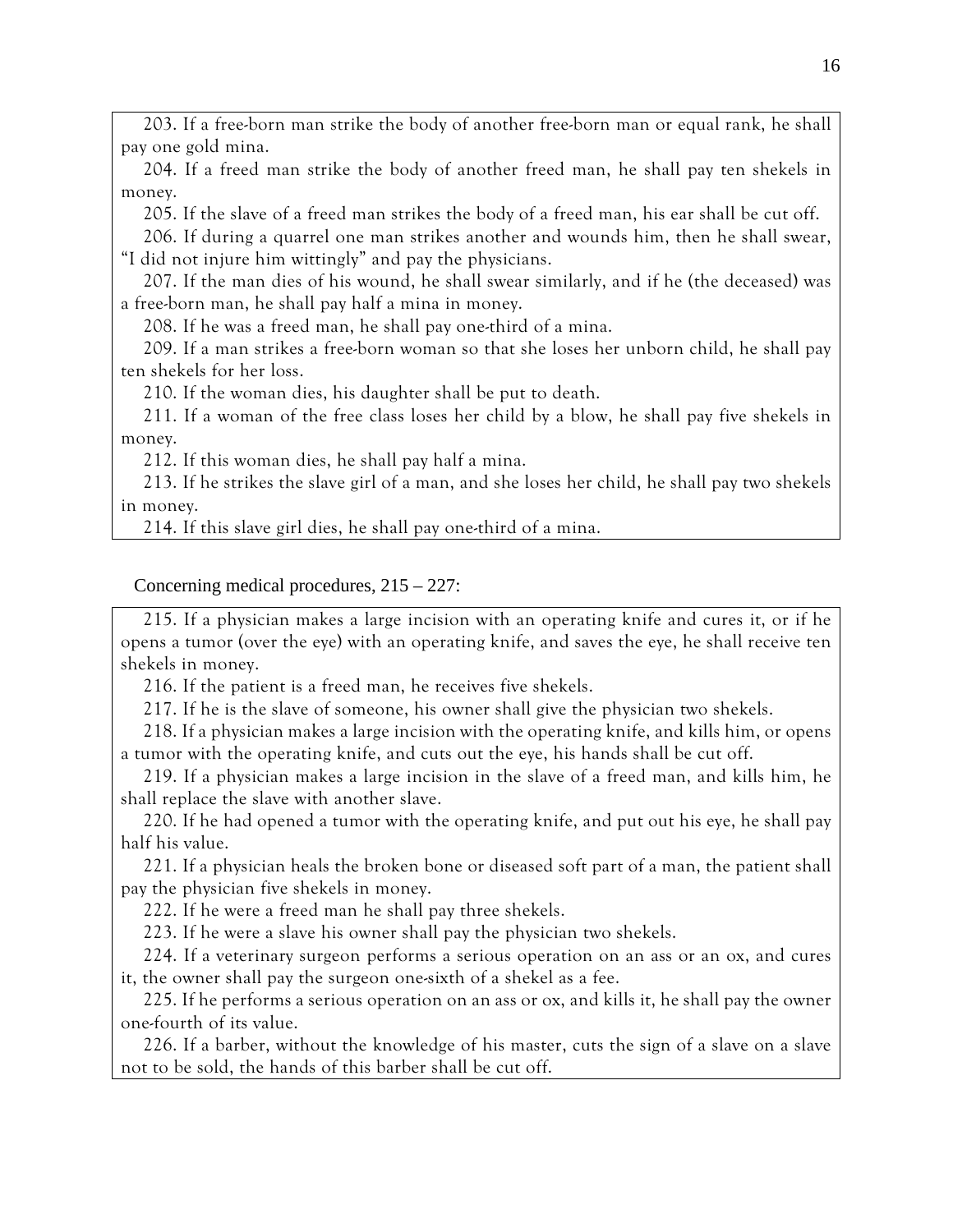227. If an one deceives a barber, and has him mark a slave not for sale with the sign of a slave, he shall be put to death, and buried in his house. The barber shall swear: "I did not mark him wittingly," and shall be guiltless.

### Concerning houses, 228 – 233:

228. If a builder builds a house for someone and completes it, he shall give him a fee of two shekels in money for each sar of surface.

229 If a builder builds a house for someone, and does not construct it properly, and the house which he built falls in and kills its owner, then that builder shall be put to death.

230. If it kills the son of the owner, the son of that builder shall be put to death.

231. If it kills a slave of the owner, then he shall pay slave for slave to the owner of the house.

232. If it ruins goods, he shall make compensation for all that has been ruined, and inasmuch as he did not construct properly this house which he built and it fell, he shall reerect the house from his own means.

233. If a builder builds a house for someone, even though he has not yet completed it; if then the walls seem toppling, the builder must make the walls solid from his own means.

Concerning ships, 234 – 240:

234. If a shipbuilder builds a boat of sixty gur for a man, he shall pay him a fee of two shekels in money.

235. If a shipbuilder builds a boat for someone, and does not make it tight, if during that same year that boat is sent away and suffers injury, the shipbuilder shall take the boat apart and put it together tight at his own expense. The tight boat he shall give to the boat owner.

236. If a man rents his boat to a sailor, and the sailor is careless, and the boat is wrecked or goes aground, the sailor shall give the owner of the boat another boat as compensation.

237. If a man hires a sailor and his boat, and provides it with corn, clothing, oil and dates, and other things of the kind needed for fitting it: if the sailor is careless, the boat is wrecked, and its contents ruined, then the sailor shall compensate for the boat which was wrecked and all in it that he ruined.

238. If a sailor wrecks any one's ship, but saves it, he shall pay the half of its value in money.

239. If a man hires a sailor, he shall pay him six gur of corn per year.

240. If a merchantman runs against a ferryboat, and wrecks it, the master of the ship that was wrecked shall seek justice before God; the master of the merchantman, which wrecked the ferryboat, must compensate the owner for the boat and all that he ruined.

Fixed Penalties, 241 – 282:

241. If anyone impresses an ox for forced labor, he shall pay one-third of a mina in money. 242. If anyone hires oxen for a year, he shall pay four gur of corn for plow-oxen.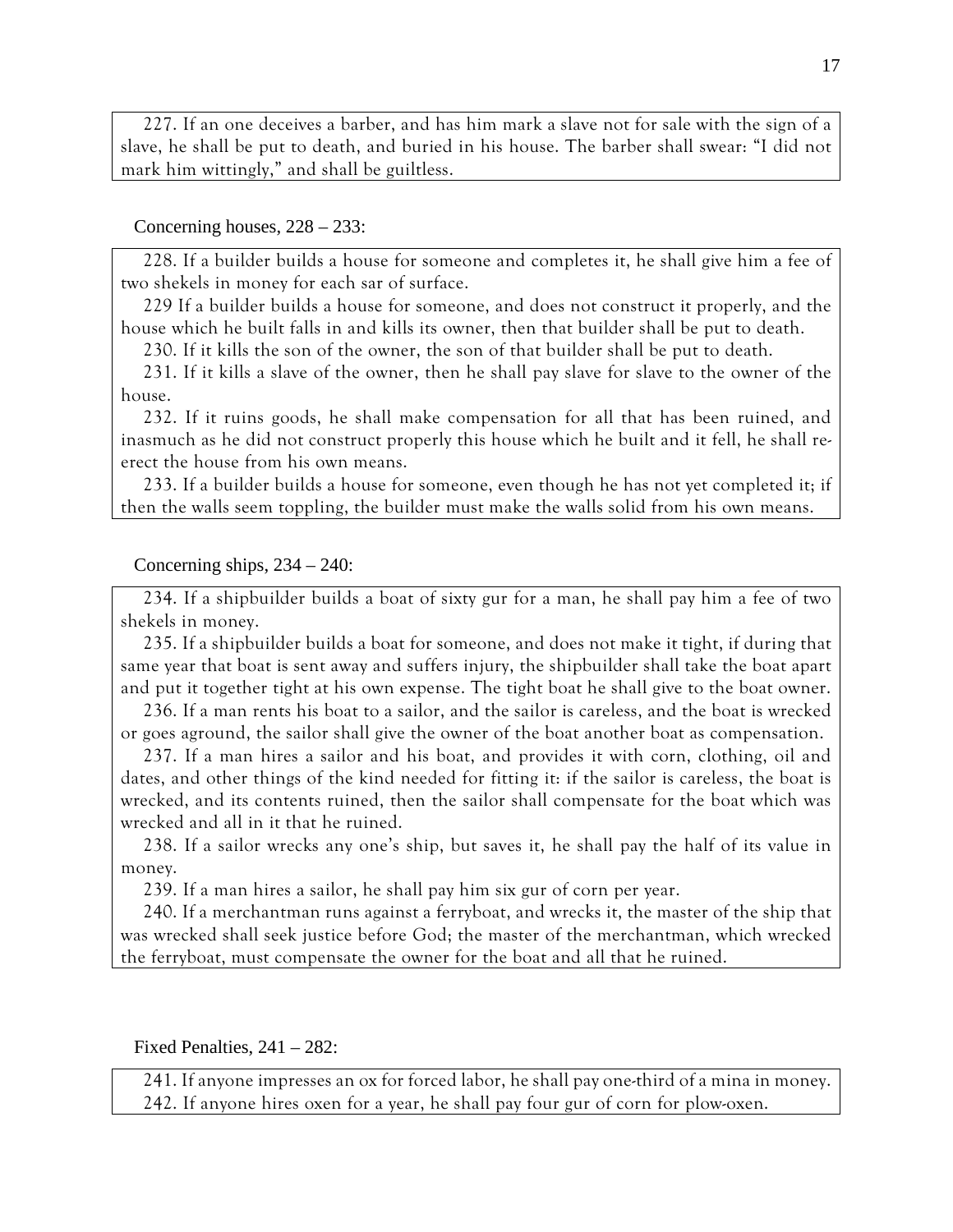243. As rent of herd cattle he shall pay three gur of corn to the owner.

244. If anyone hires an ox or an ass, and a lion kills it in the field, the loss is upon its owner.

245. If anyone hires oxen, and kills them by bad treatment or blows, he shall compensate the owner, oxen for oxen.

246. If a man hires an ox, and he breaks its leg or cuts the ligament of its neck, he shall compensate the owner with ox for ox.

247. If anyone hires an ox, and puts out its eye, he shall pay the owner one-half of its value.

248. If anyone hires an ox, and breaks off a horn, or cuts off its tail, or hurts its muzzle, he shall pay one-fourth of its value in money.

249. If anyone hires an ox, and God strikes it that it dies, the man who hired it shall swear by God and be considered guiltless.

250. If while an ox is passing on the street (market) someone pushes it, and kills it, the owner can set up no claim in the suit (against the hirer).

251. If an ox is a goring ox, and it is shown that he is a gorer, and he does not bind his horns, or fasten the ox up, and the ox gores a free-born man and kills him, the owner shall pay one-half a mina in money.

252. If he kills a man's slave, he shall pay one-third of a mina.

253. If anyone agrees with another to tend his field, gives him seed, entrusts a yoke of oxen to him, and binds him to cultivate the field, if he steals the corn or plants, and takes them for himself, his hands shall be hewn off.

254. If he takes the seed-corn for himself, and does not use the yoke of oxen, he shall compensate him for the amount of the seed-corn.

255. If he sublets the man's yoke of oxen or steals the seed-corn, planting nothing in the field, he shall be convicted, and for each one hundred *gan* he shall pay sixty *gur* of corn.

256. If his community will not pay for him, then he shall be placed in that field with the cattle (at work).

257. If anyone hires a field laborer, he shall pay him eight *gur* of corn per year.

258. If anyone hires an ox-driver, he shall pay him six *gur* of corn per year.

259. If anyone steals a water-wheel from the field, he shall pay five shekels in money to its owner.

260. If anyone steals a shadduf (used to draw water from the river or canal) or a plow, he shall pay three shekels in money.

261. If anyone hires a herdsman for cattle or sheep, he shall pay him eight *gur* of corn per annum.

262. If anyone, a cow or a sheep . . .

263. If he kills the cattle or sheep that were given to him, he shall compensate the owner with cattle for cattle and sheep for sheep.

264. If a herdsman, to whom cattle or sheep have been entrusted for watching over, and who has received his wages as agreed upon, and is satisfied, diminishes the number of the cattle or sheep, or make the increase by birth less, he shall make good the increase or profit which was lost in the terms of settlement.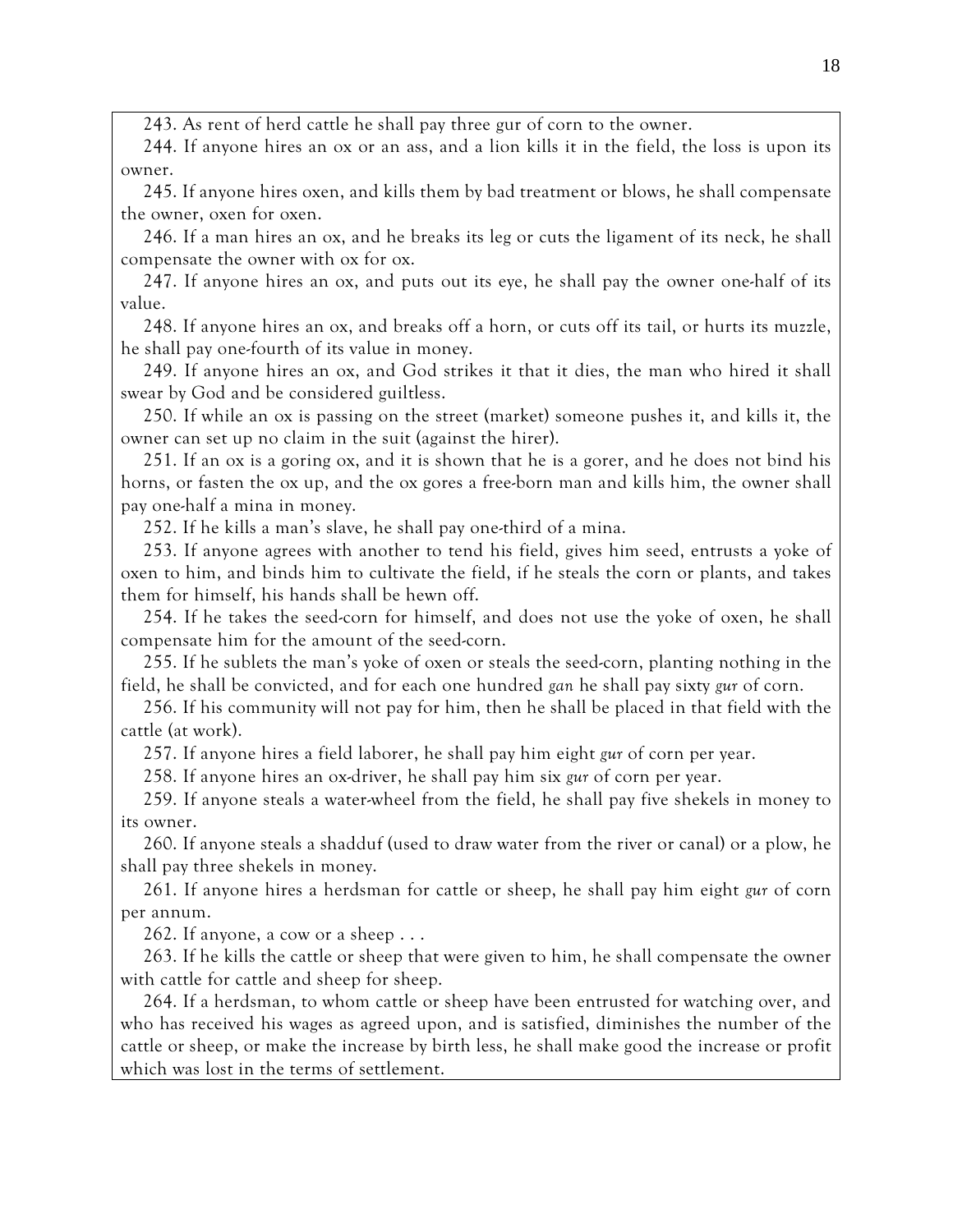265. If a herdsman, to whose care cattle or sheep have been entrusted, is guilty of fraud and makes false returns of the natural increase, or sells them for money, then shall he be convicted and pay the owner ten times the loss.

266. If the animal is killed in the stable by God (an accident), or if a lion kills it, the herdsman shall declare his innocence before God, and the owner bears the accident in the stable.

267. If the herdsman overlooks something, and an accident happens in the stable, then the herdsman is at fault for the accident which he has caused in the stable, and he must compensate the owner for the cattle or sheep.

268. If anyone hires an ox for threshing, the amount of the hire is twenty ka of corn.

269. If he hires an ass for threshing, the hire is twenty ka of corn.

270. If he hires a young animal for threshing, the hire is ten ka of corn.

271. If anyone hires oxen, cart and driver, he shall pay one hundred and eighty *ka* of corn per day.

272. If anyone hires a cart alone, he shall pay forty *ka* of corn per day.

273. If anyone hires a day laborer, he shall pay him from the New Year until the fifth month (April to August, when days are long and the work hard) six *gerahs* in money per day; from the sixth month to the end of the year he shall give him five *gerahs* per day.

274. If anyone hires a skilled artisan, he shall pay as wages of the . . . five *gerahs*, as wages of the potter five *gerahs*, of a tailor five *gerahs*, of . . . *gerahs*, . . . of a rope-maker four *gerahs*, of . . .. *gerahs*, of a mason . . . *gerahs* per day.

275. If anyone hires a ferryboat, he shall pay three *gerahs* in money per day.

276. If he hires a freight-boat, he shall pay two and one-half *gerahs* per day.

277. If anyone hire a ship of sixty *gur*, he shall pay one-sixth of a shekel in money as its hire per day.

278. If anyone buys a male or female slave, and before a month has elapsed the *benu*disease is developed, he shall return the slave to the seller, and receive the money which he had paid.

279. If anyone buys a male or female slave, and a third party claims it, the seller is liable for the claim.

280. If while in a foreign country a man buys a male or female slave belonging to another of his own country; if when he returns home the owner of the male or female slave recognizes it: if the male or female slave is a native of the country, he shall give them back without any money.

281. If it is from another country, the buyer shall declare the amount of money paid therefor to the merchant, and keep the male or female slave.

282. If a slave says to his master: "You are not my master," if they convict him his master shall cut off his ear.

# Epilogue:

Laws of justice which Hammurabi, the wise king, established. A righteous law, and pious statute did he teach the land. Hammurabi, the protecting king am I. I have not withdrawn myself from the men, whom Bel gave to me, the rule over whom Marduk gave to me, I was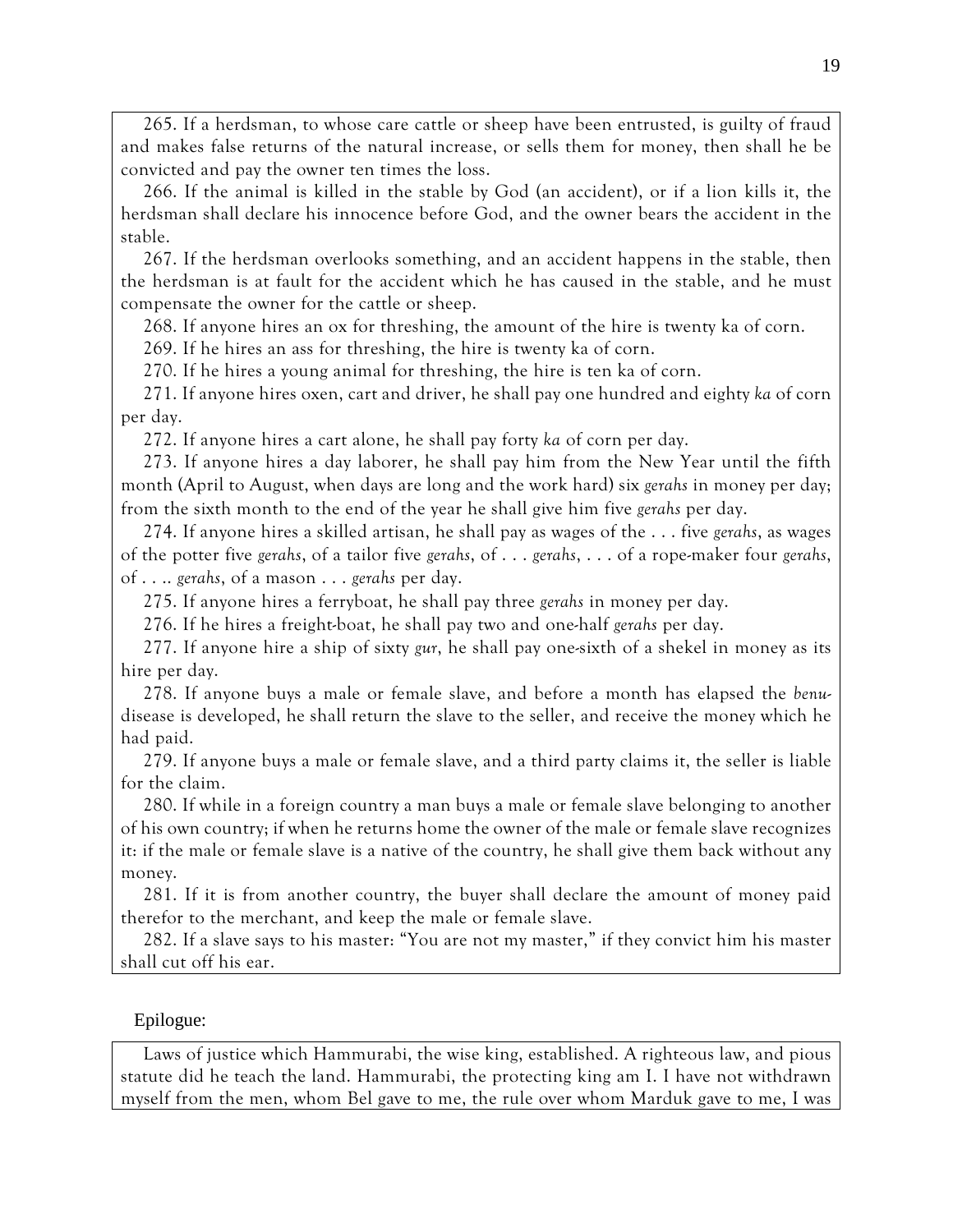not negligent, but I made them a peaceful abiding-place. I expounded all great difficulties, I made the light shine upon them. With the mighty weapons which Zamama and Ishtar entrusted to me, with the keen vision with which Ea endowed me, with the wisdom that Marduk gave me, I have uprooted the enemy above and below (in north and south), subdued the earth, brought prosperity to the land, guaranteed security to the inhabitants in their homes; a disturber was not permitted. The great gods have called me, I am the salvationbearing shepherd, whose staff is straight, the good shadow that is spread over my city; on my breast I cherish the inhabitants of the land of Sumer and Akkad; in my shelter I have let them repose in peace; in my deep wisdom have I enclosed them. That the strong might not injure the weak, in order to protect the widows and orphans, I have in Babylon the city where Anu and Bel raise high their head, in E-Sagil, the Temple, whose foundations stand firm as heaven and earth, in order to bespeak justice in the land, to settle all disputes, and heal all injuries, set up these my precious words, written upon my memorial stone, before the image of me, as king of righteousness.

The king who rules among the kings of the cities am I. My words are well considered; there is no wisdom like unto mine. By the command of Shamash, the great judge of heaven and earth, let righteousness go forth in the land: by the order of Marduk, my lord, let no destruction befall my monument. In E-Sagil, which I love, let my name be ever repeated; let the oppressed, who has a case at law, come and stand before this my image as king of righteousness; let him read the inscription, and understand my precious words: the inscription will explain his case to him; he will find out what is just, and his heart will be glad, so that he will say:

"Hammurabi is a ruler, who is as a father to his subjects, who holds the words of Marduk in reverence, who has achieved conquest for Marduk over the north and south, who rejoices the heart of Marduk, his lord, who has bestowed benefits for ever and ever on his subjects, and has established order in the land."

When he reads the record, let him pray with full heart to Marduk, my lord, and Zarpanit, my lady; and then shall the protecting deities and the gods, who frequent E-Sagil, graciously grant the desires daily presented before Marduk, my lord, and Zarpanit, my lady. In future time, through all coming generations, let the king, who may be in the land, observe the words of righteousness which I have written on my monument; let him not alter the law of the land which I have given, the edicts which I have enacted; my monument let him not mar. If such a ruler have wisdom, and be able to keep his land in order, he shall observe the words which I have written in this inscription; the rule, statute, and law of the land which I have given; the decisions which I have made will this inscription show him; let him rule his subjects accordingly, speak justice to them, give right decisions, root out the miscreants and criminals from this land, and grant prosperity to his subjects.

Hammurabi, the king of righteousness, on whom Shamash has conferred right (or law) am I. My words are well considered; my deeds are not equaled; to bring low those that were high; to humble the proud, to expel insolence. If a succeeding ruler considers my words, which I have written in this my inscription, if he do not annul my law, nor corrupt my words, nor change my monument, then may Shamash lengthen that king's reign, as he has that of me, the king of righteousness, that he may reign in righteousness over his subjects. If this ruler do not esteem my words, which I have written in my inscription, if he despise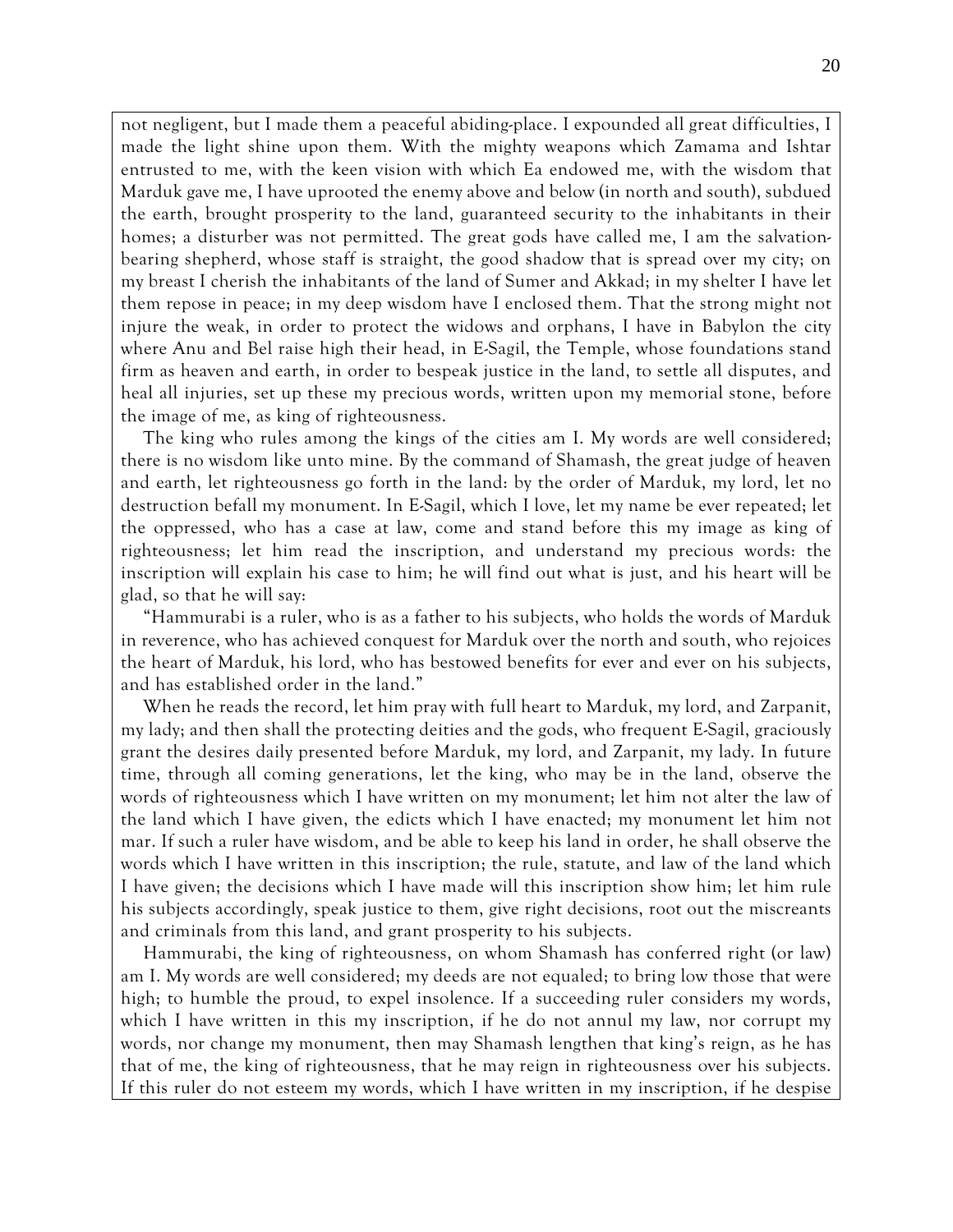my curses, and fear not the curse of God, if he destroy the law which I have given, corrupt my words, change my monument, efface my name, write his name there, or on account of the curses commission another so to do, that man, whether king or ruler, patesi, or commoner, no matter what he be, may the great God (Anu), the Father of the gods, who has ordered my rule, withdraw from him the glory of royalty, break his scepter, curse his destiny. May Bel, the lord, who fixes destiny, whose command cannot be altered, who has made my kingdom great, order a rebellion which his hand cannot control; may he let the wind of the overthrow of his habitation blow, may he ordain the years of his rule in groaning, years of scarcity, years of famine, darkness without light, death with seeing eyes be fated to him; may he (Bel) order with his potent mouth the destruction of his city, the dispersion of his subjects, the cutting off of his rule, the removal of his name and memory from the land. May Belit, the great Mother, whose command is potent in E-Kur (the Babylonian Olympus), the Mistress, who harkens graciously to my petitions, in the seat of judgment and decision (where Bel fixes destiny), turn his affairs evil before Bel, and put the devastation of his land, the destruction of his subjects, the pouring out of his life like water into the mouth of King Bel. May Ea, the great ruler, whose fated decrees come to pass, the thinker of the gods, the omniscient, who makes long the days of my life, withdraw understanding and wisdom from him, lead him to forgetfulness, shut up his rivers at their sources, and not allow corn or sustenance for man to grow in his land. May Shamash, the great Judge of heaven and earth, who supports all means of livelihood, Lord of life-courage, shatter his dominion, annul his law, destroy his way, make vain the march of his troops, send him in his visions forecasts of the uprooting of the foundations of his throne and of the destruction of his land. May the condemnation of Shamash overtake him forthwith; may he be deprived of water above among the living, and his spirit below in the earth. May Sin (the Moon-god), the Lord of Heaven, the divine father, whose crescent gives light among the gods, take away the crown and regal throne from him; may he put upon him heavy guilt, great decay, that nothing may be lower than he. May he destine him as fated, days, months and years of dominion filled with sighing and tears, increase of the burden of dominion, a life that is like unto death. May Adad, the lord of fruitfulness, ruler of heaven and earth, my helper, withhold from him rain from heaven, and the flood of water from the springs, destroying his land by famine and want; may he rage mightily over his city, and make his land into flood-hills (heaps of ruined cities). May Zamama, the great warrior, the first-born son of E-Kur, who goes at my right hand, shatter his weapons on the field of battle, turn day into night for him, and let his foe triumph over him. May Ishtar, the goddess of fighting and war, who unfetters my weapons, my gracious protecting spirit, who loves my dominion, curse his kingdom in her angry heart; in her great wrath, change his grace into evil, and shatter his weapons on the place of fighting and war. May she create disorder and sedition for him, strike down his warriors, that the earth may drink their blood, and throw down the piles of corpses of his warriors on the field; may she not grant him a life of mercy, deliver him into the hands of his enemies, and imprison him in the land of his enemies. May Nergal, the might among the gods, whose contest is irresistible, who grants me victory, in his great might burn up his subjects like a slender reedstalk, cut off his limbs with his mighty weapons, and shatter him like an earthen image. May Nin-tu, the sublime mistress of the lands, the fruitful mother, deny him a son, vouchsafe him no name, give him no successor among men. May Nin-karak,